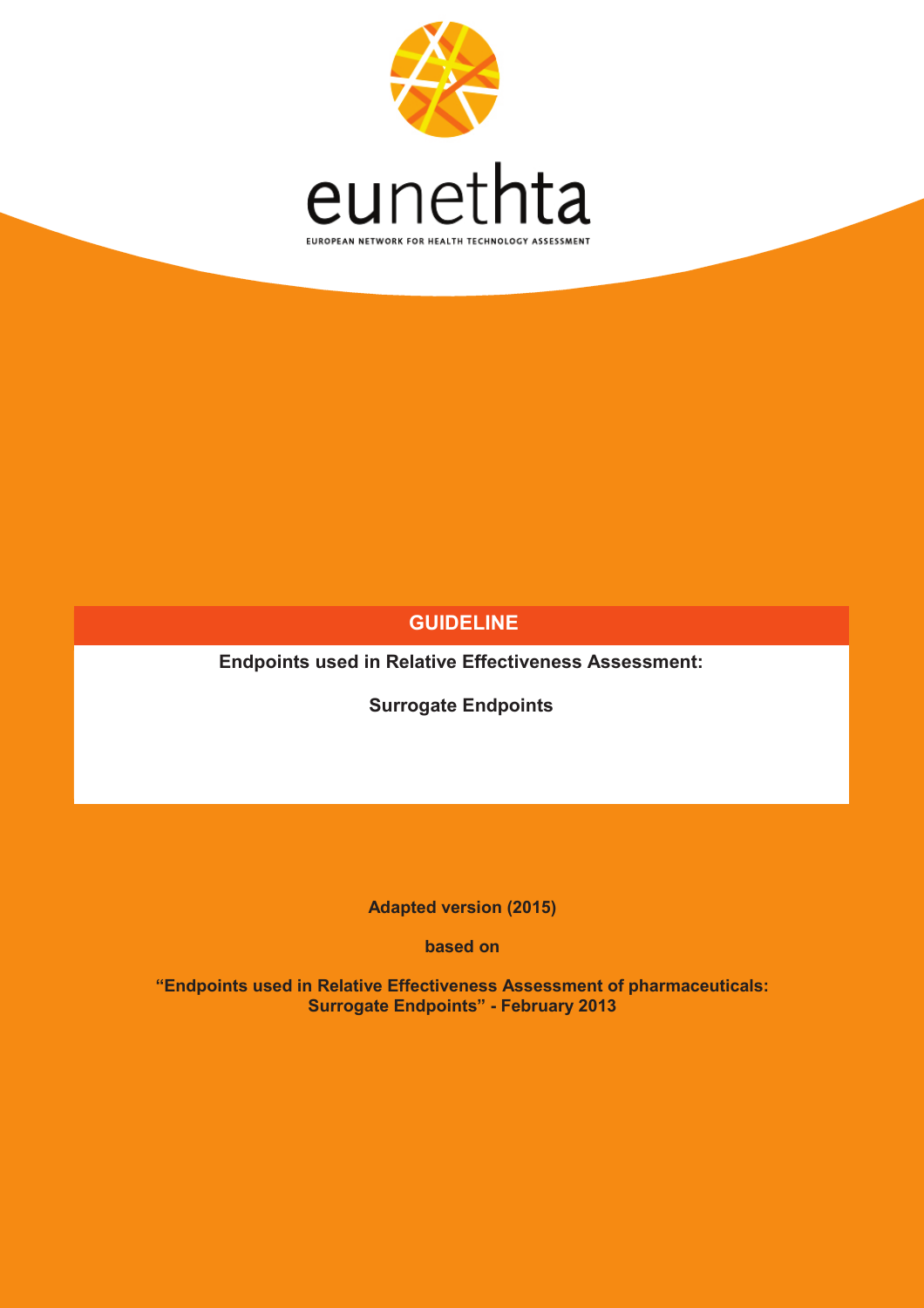The primary objective of EUnetHTA JA1 WP5 methodology guidelines was to focus on methodological challenges that are encountered by HTA assessors while performing a rapid relative effectiveness assessment (REA) of pharmaceuticals.

The guideline "Endpoints used in REA of pharmaceuticals: surrogate endpoints" has been elaborated during JA1 by experts from NOKC and HAS, reviewed and validated by all members of WP5 of the EUnetHTA network; the whole process was coordinated by HAS.

During Joint Action 2 the wording in this document has been revised by WP7 in order to extend the scope of the text and recommendations from pharmaceuticals only to the assessment of all health technologies. Content and recommendations remained unchanged.

This guideline represents a consolidated view of non-binding recommendations of EUnetHTA network members and in no case an official opinion of the participating institutions or individuals.

**Disclaimer:** EUnetHTA Joint Action 2 is supported by a grant from the European Commission. The sole responsibility for the content of this document lies with the authors and neither the European Commission nor EUnetHTA are responsible for any use that may be made of the information contained therein.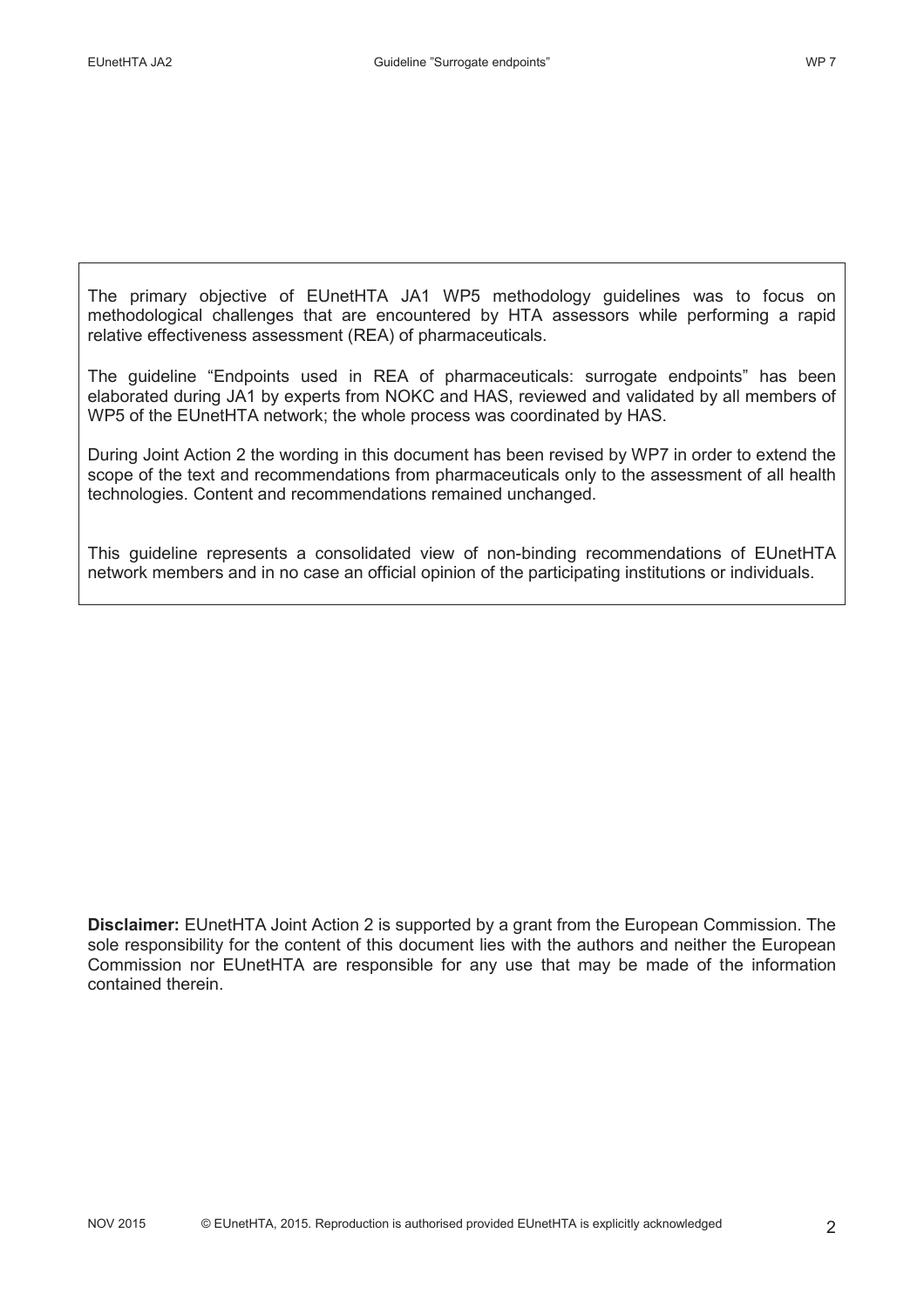# **Table of contents**

| 1.1.1.                                                                      |  |
|-----------------------------------------------------------------------------|--|
|                                                                             |  |
| 1.2.1.<br>1.2.2.                                                            |  |
|                                                                             |  |
| 2.                                                                          |  |
| 3.                                                                          |  |
|                                                                             |  |
| Annexe 2. Methods and results of literature search conducted during JA1  17 |  |
|                                                                             |  |
| Other 17                                                                    |  |
|                                                                             |  |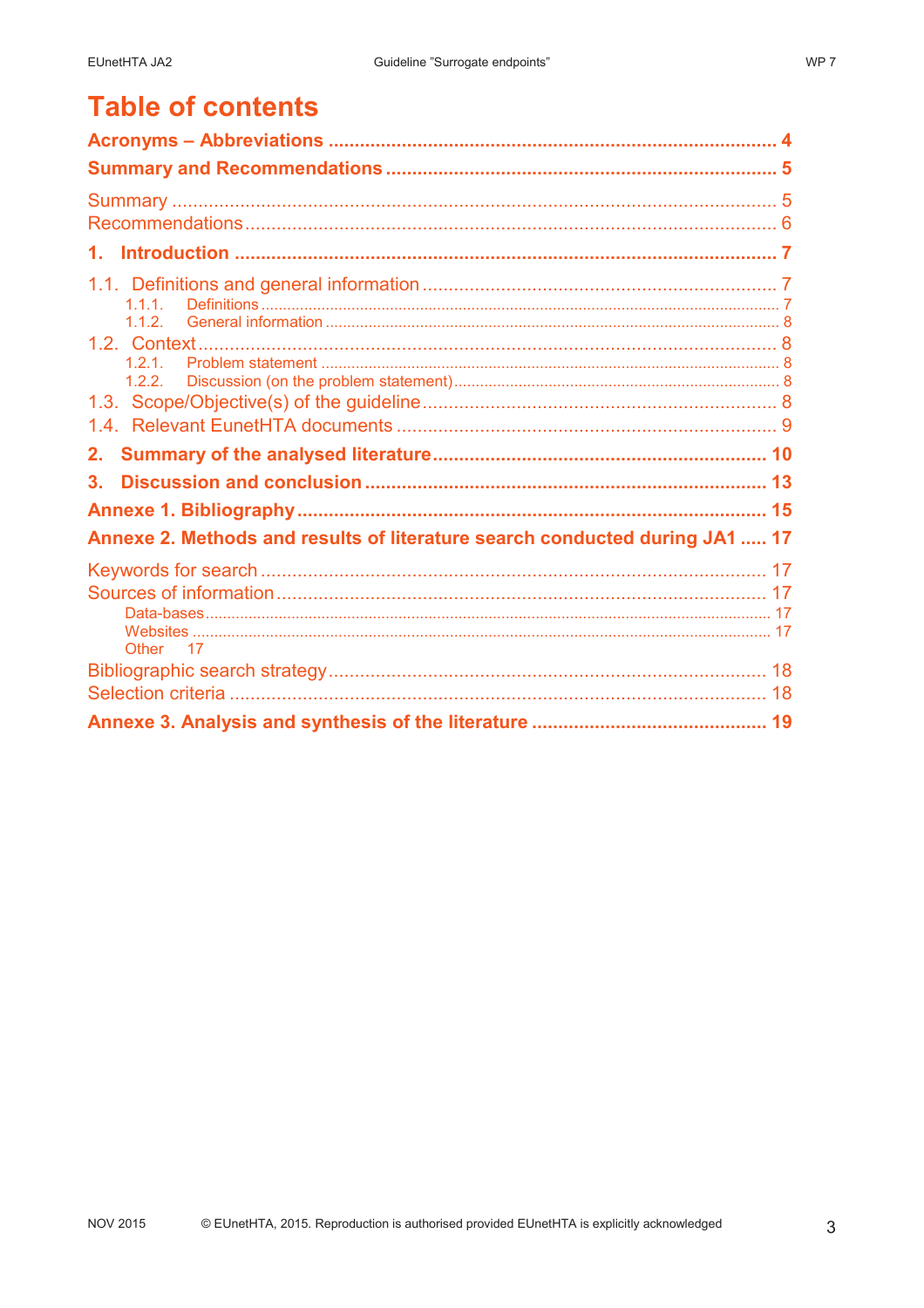# **Acronyms – Abbreviations**

| <b>AHRQ</b>  | Agency for Healthcare Research and Quality                            |
|--------------|-----------------------------------------------------------------------|
| <b>CHMP</b>  | <b>Committee of Human Medicinal Products</b>                          |
| <b>EFPIA</b> | European Federation of the Pharmaceutical Industries and Associations |
| EMA          | <b>European Medicines Agency</b>                                      |
| <b>HTA</b>   | <b>Health Technology Assessment</b>                                   |
| <b>IOM</b>   | Institute of Medicine                                                 |
| <b>IQWiG</b> | Institut für Qualität und Wirtschaftlichkeit im Gesundheitswesen      |
| MA.          | <b>Marketing Authorization</b>                                        |
| <b>RCT</b>   | <b>Randomized Controlled Trial</b>                                    |
| <b>REA</b>   | <b>Relative Effectiveness Assessment</b>                              |
| <b>STE</b>   | Surrogate Threshold Effect                                            |
| <b>HPV</b>   | Human Papilloma Virus                                                 |
|              |                                                                       |

CIN Cervical Intraepithelial Neoplasia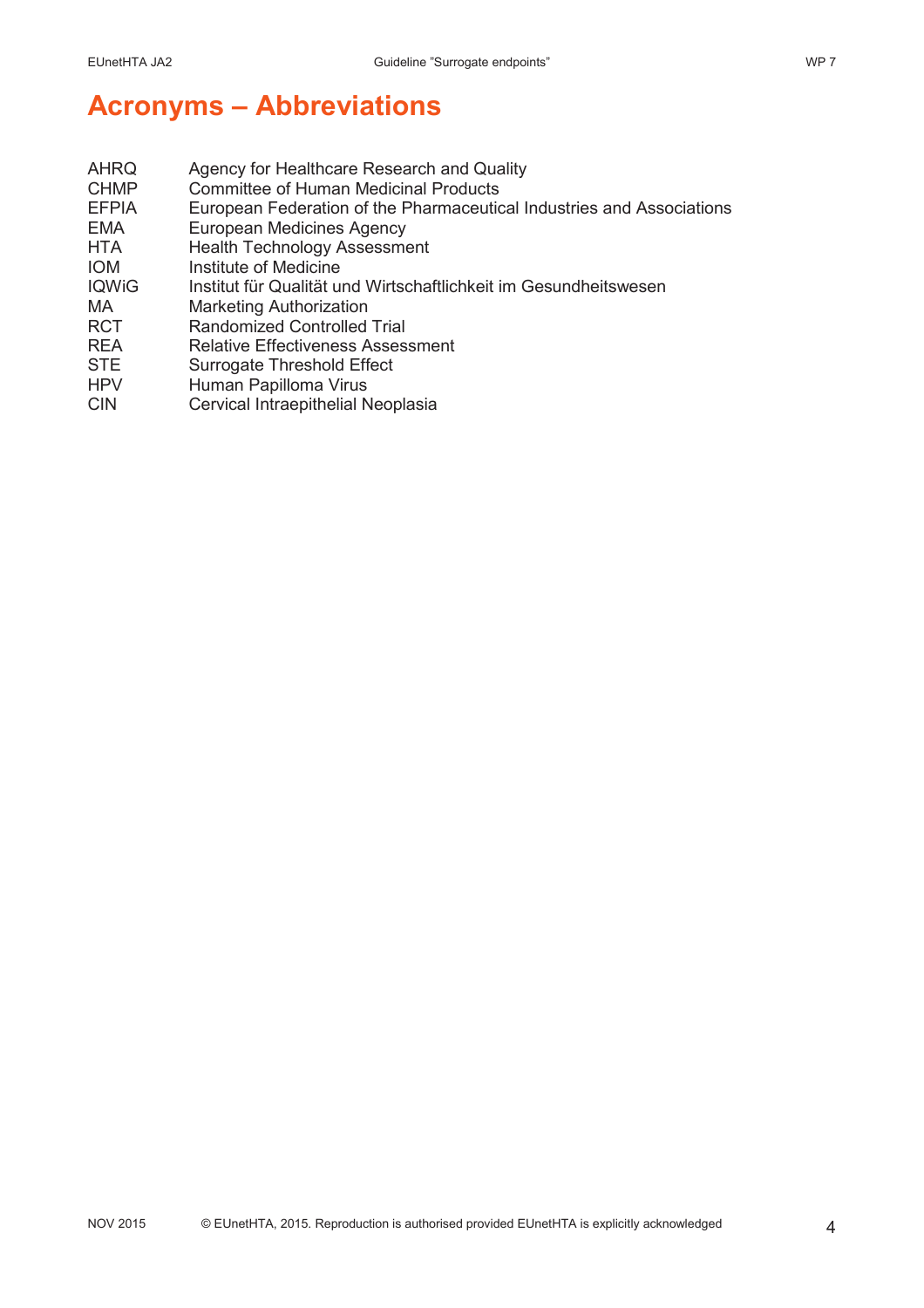# *Summary*

Surrogate endpoints act as substitutes for clinical endpoints and are expected to predict the effect of therapy (benefit and/or harm). An improvement in a surrogate endpoint may or may not be perceived by the patient. In many cases, surrogate endpoints do not themselves directly measure a clinical benefit.

A biomarker can be used as a surrogate endpoint if it acts as a substitute for a clinical endpoint that directly measures clinical benefit. When attempting to validate a biomarker as a surrogate endpoint reliably predicting a final clinical endpoint, the evaluation process should consider the following three steps: analytical validation based on extensive documentation, qualification and utilization (IOM 2011).

For the purpose of REA, both biomarkers and intermediate endpoints will be considered if used as surrogate endpoints to substitute for a clinical (final) endpoint.

The acceptability of an endpoint as a surrogate endpoint for a specific clinical endpoint is based on its biological plausibility and empirical evidence. However, there is still a need to determine, which surrogate endpoints can reliably predict clinical benefit relevant for relative effectiveness assessment (REA) purposes. Hence, more scientific and clinical knowledge is required for the validation of surrogate endpoints in both health technology development and relative effectiveness assessment. In this review we have considered when it is appropriate to use surrogate endpoints and what conditions they have to fulfil for the purpose of REA.

For the first version of this guideline – elaborated during JA1 - a literature search was performed in databases and websites for reviews, policy papers and methodological guidelines describing when it is appropriate to use surrogate endpoints for relative effectiveness assessment. In addition, experience from recent reimbursement decisions based on surrogate endpoints was also summarised and taken into account while giving recommendations.

The use of surrogate endpoints in the assessment of (added) clinical benefit of a health technology is controversial, since the validity of surrogate endpoints has rarely been rigorously fully established; only few surrogate endpoints have been shown to be true measures of tangible clinical benefit.

Final clinical endpoints are preferred both for first assessment and re-assessment in the performance of REA. However, for the **initial (first) assessment**, surrogate endpoints might be accepted if the validity of the surrogate/final clinical endpoint relationship has been previously clearly established for clinical endpoints of interest for REA. The availability of a large safety database for e.g. a pharmaceutical that has shown effectiveness only on a surrogate endpoint is particularly important.

For **the re-assessment**, in principle, effectiveness should be demonstrated whenever possible on final clinical morbidity and mortality endpoints (e.g. stroke, myocardial infarction, fracture).

Comparative clinical data (or evidence that data will be provided in a reasonable timeframe) on final/clinical endpoints coming from post-marketing clinical trials and/or other sources should be provided before the re-assessment.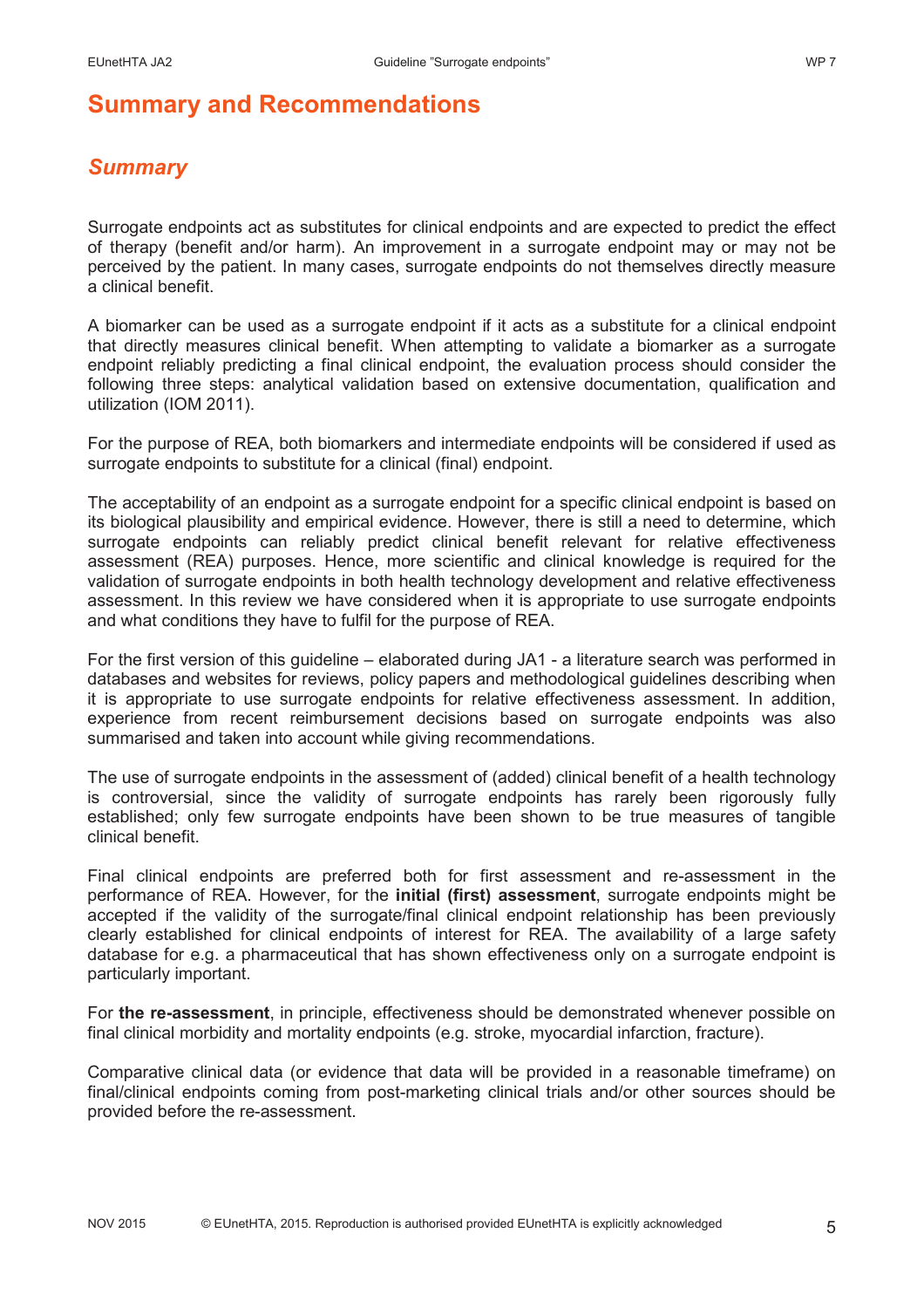## *Recommendations*

### **Recommendation 1**

The REA should be based whenever possible on final patient-relevant clinical endpoints (e.g. morbidity, overall mortality).

#### **Recommendation 2**

In the absence of evidence on a final patient-relevant clinical endpoint that directly measures clinical benefit, both biomarkers and intermediate endpoints will be considered as surrogate endpoints in REA if they can reliably substitute for a clinical endpoint and predict its clinical benefit.

### **Recommendation 3**

If surrogate endpoints are used for REA, they should be adequately validated: the surrogate-final endpoint relationship must have been demonstrated based on biological plausibility and empirical evidence. The level of evidence, the uncertainties associated and the limits of their use should be explicitly explained. Complete validation data should always be provided. For adequately validated surrogate endpoints, a second validation for REA purposes will not be necessary.

### **Recommendation 4**

Validation of a surrogate versus patient-relevant clinical endpoint is normally undertaken in a specific population and for a specific intervention i.e. validation is disease-specific, population-specific and technology specific. Demonstration of surrogate validation both within and across technology classes, e.g. drug classes, should be thoroughly justified.

### **Recommendation 5**

For the **first assessment,** even if final endpoints are preferred, surrogate endpoints might be accepted if the validity of the surrogate/final clinical endpoint relationship has been previously clearly established on clinical endpoints of interest for REA. The availability of a sufficiently large safety database is particularly important. Evidence on safety outcomes should always be reported.

#### **Recommendation 6**

For the **re-assessment**, effectiveness should in principle be demonstrated on morbidity and mortality endpoints (e.g. stroke, myocardial infarction, fracture). Comparative clinical data (or evidence that data will be provided in a reasonable timeframe) on relevant clinical endpoints and safety coming from post-marketing clinical trials and other sources should be provided whenever possible before the re-assessment can be carried out.

The absence of data on clinical endpoints relevant for REA might be acceptable when a clinical endpoint is difficult or impossible to study (very rare or delayed) or target population is too small to obtain meaningful results on relevant clinical endpoints even after very long follow-up (very slowly progressive and/or rare diseases). However, these exceptions need to be carefully argued and agreed in advance of a REA.

### **Recommendation 7**

Re-assessment requirements for further data regarding relevant clinical endpoints should be clearly defined when a REA has been previously made based on surrogate endpoints for the first assessment.

### **Recommendation 8**

Further methodological research on the use of surrogate outcomes is needed to inform future REA approaches for the handling of surrogates.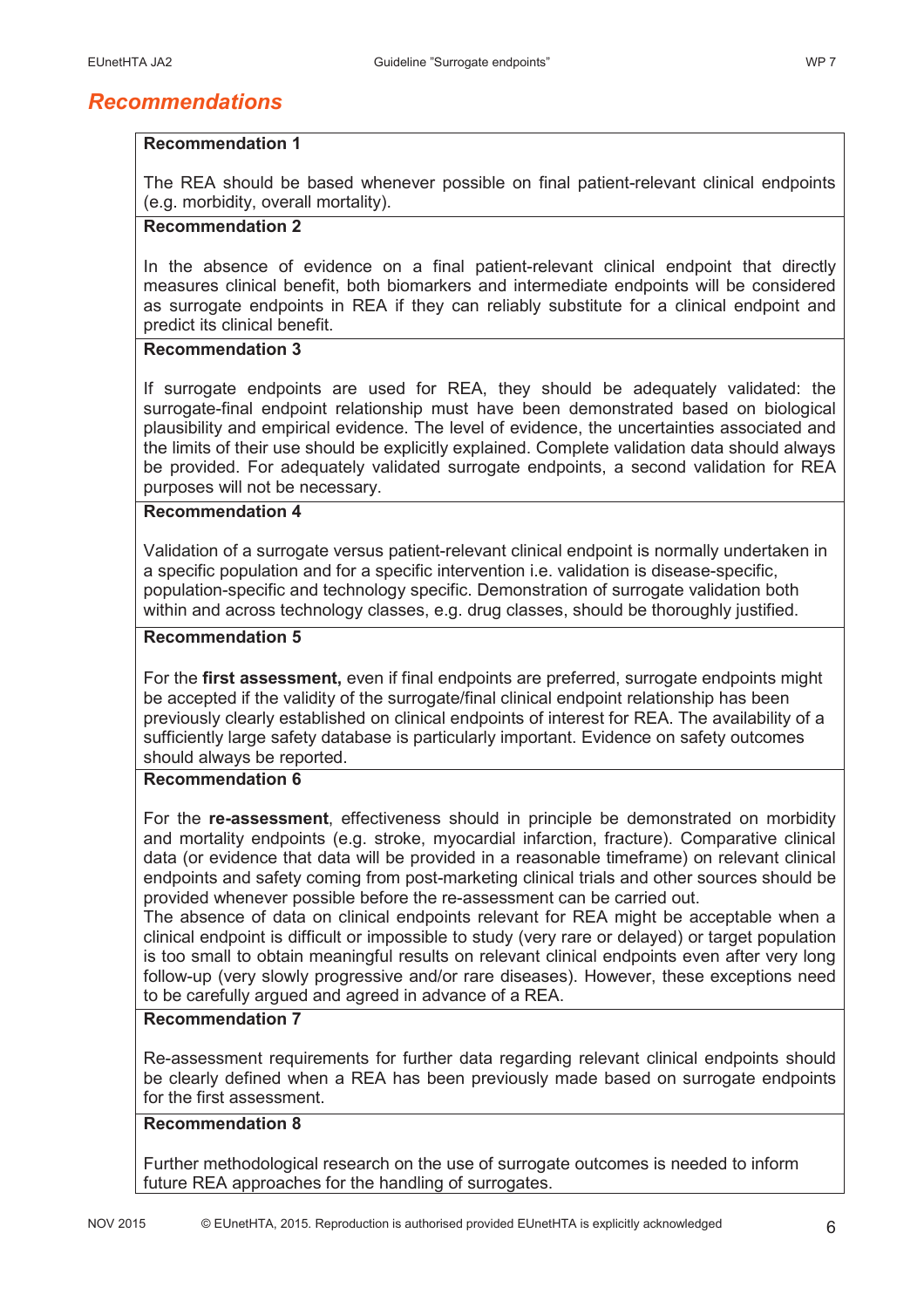# **1. Introduction**

# *1.1. Definitions and general information*

# **1.1.1. Definitions**

### **Surrogate endpoint**

A clinical endpoint is a "direct measure of how a patient feels, functions or survives" (Biomarkers Definitions Working Group 2001).

A surrogate endpoint is an endpoint that is intended to replace a clinical endpoint of interest that cannot be observed in a trial - it is a variable that provides an indirect measurement of effect in situations where direct measurement of clinical effect is not feasible or practical. (ICH Guideline E9, Statistical Principles for Clinical Trials, 1998).

A surrogate endpoint may be a biomarker that is intended to substitute for a clinical endpoint. A surrogate endpoint may also be a clinical endpoint that is used to replace the endpoint of interest, such as an intermediate clinical endpoint.

A surrogate endpoint is expected to predict clinical benefit (or harm or lack of benefit or harm) based on epidemiologic, therapeutic, pathophysiologic, or other scientific evidence. (Biomarkers Definitions working group 2001). In many cases, however, an effect on a surrogate endpoint will not per se be of any benefit to the patient (biomarkers are typical examples).

#### **Biomarker**

A biomarker can be defined as a characteristic that is objectively (reliably and accurately) measured and evaluated as an indicator of normal biological processes, pathogenic processes, or pharmacologic responses to an intervention (Biomarkers Definitions Working group 2001). Example: cholesterol level, HbA1c.

The biomarker must lie on the pathophysiologic causal pathway of the disease; it must be correlated with a clinical endpoint to be useful in detecting disease and assessing prognosis, and validated through a validation or qualification process (Fleming et al. 1996).

A surrogate endpoint represents a special use of a biomarker, in which the biomarker substitutes for a clinical endpoint.

#### **Intermediate endpoint**

An intermediate endpoint is a clinical endpoint such as measure of a function or of a symptom (disease-free survival, angina frequency, exercise tolerance) but is not the ultimate endpoint of the disease, such as survival or the rate of irreversible morbid events (stroke, myocardial infarction) (Temple et al. 1999).

Improvement in an intermediate endpoint due to treatment is well perceived and can be of value to the patient even if it does not lead to the improvement of morbidity or mortality.

**For the purpose of REA, both biomarkers and intermediate endpoints will be considered, if used, as surrogate endpoints to substitute for a clinically meaningful (final) endpoint.**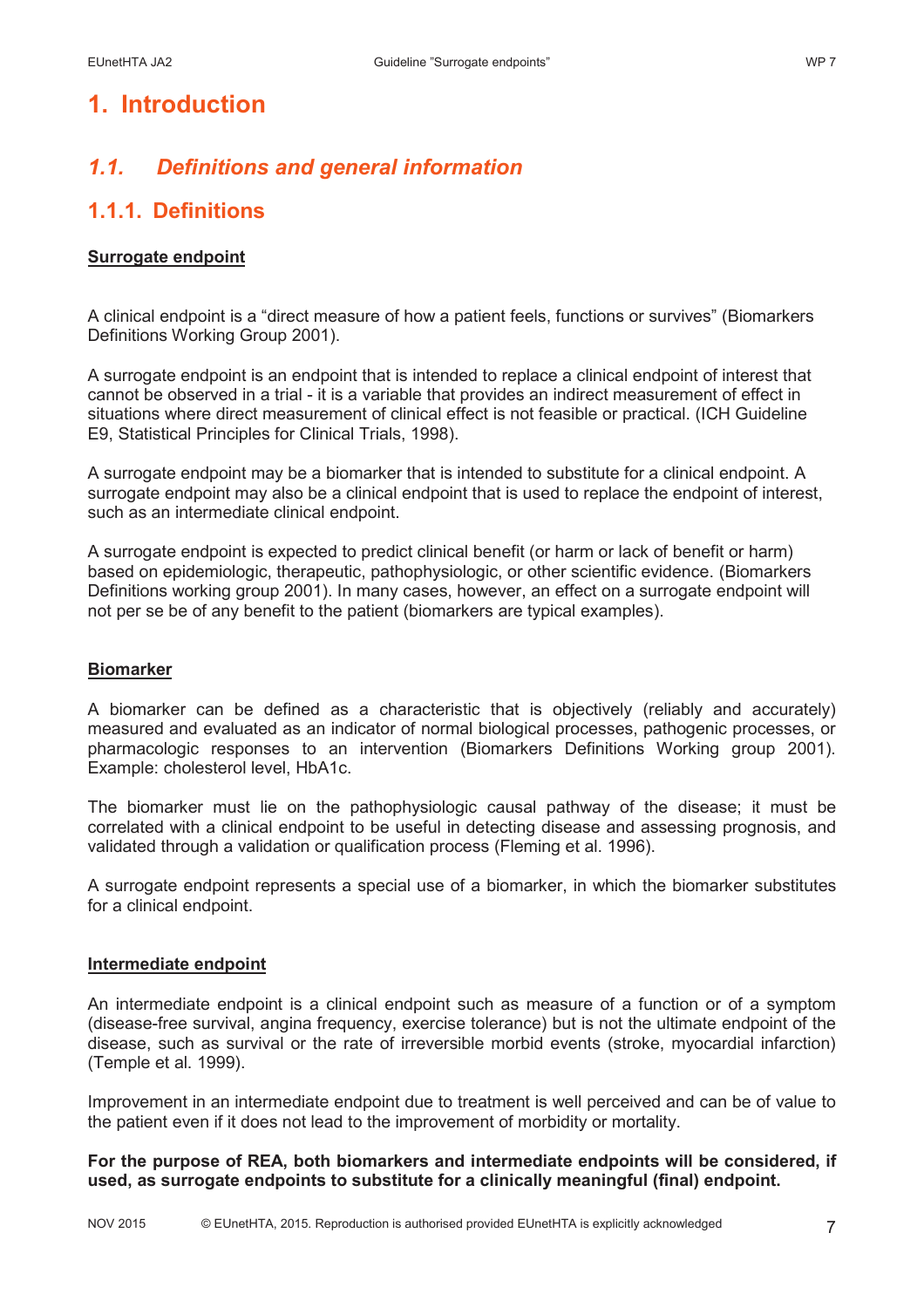# **1.1.2. General information**

The possible use of surrogate endpoints includes different situations.

For instance for drug registration purposes, a biomarker that can accurately predict and quantify clinical benefit or harm, can be used as a surrogate for clinical outcome. Before a biomarker can be accepted as a surrogate endpoint, there is a need to have confidence that changes in the biomarker reliably predict changes in the desired clinical endpoints (EMA 2007). In addition, during drug development, there is a possibility to use surrogate endpoints in order to assess biological activity of a new medicine in phase II trials and to make a go – no go decision for a phase III trial and/or to select an adequate subpopulation in drug development. In the context of drug approval, surrogate endpoints are used if clinical events are rare/delayed (very slowly progressive diseases, very long follow-up needed for their assessment, and rare diseases) and/or life-threatening diseases with no therapeutic alternative.

In the context of REA, surrogate endpoints are often assessed to demonstrate relative effectiveness both at first assessment and at re-assessment, as they can be relatively quickly and easily measured and with high precision. They are often used to replace a distal endpoint with a more proximal one that can be measured earlier (in situations where assessment of final clinical endpoint requires long follow-up) (Cochrane handbook)) in order to spare time and money and allow for rapid decision making.

The use of surrogate endpoints in the assessment of the benefit of a health technology is controversial, since the validity of surrogate endpoints has rarely been rigorously established in this context; only few surrogate endpoints have been shown to be true measures of tangible clinical benefit (Fleming et al. 2005) of interest for REA.

## *1.2. Context*

### **1.2.1. Problem statement**

Are results on surrogate endpoints acceptable for relative effectiveness assessment (REA)? Which type of surrogate endpoints are used in a REA? What do they have to fulfil? When is it justified to use them?

### **1.2.2. Discussion (on the problem statement)**

Surrogate endpoints are often used in clinical trials (EMA 2007). They are also frequently assessed for REA. However, there is still a need to decide which surrogate endpoints can reliably predict clinical endpoints and therefore be acceptable for the purpose of REA. In addition, more fundamental scientific and clinical knowledge is needed for the qualification of biomarkers as surrogate endpoints as well as for acceptability of surrogate endpoints for REA in order to support decisions.

### *1.3. Scope/Objective(s) of the guideline*

This guideline is intended to provide guidance on when and how surrogate endpoints can be used for RFA

The guideline is not intended to give a comprehensive list of validated surrogate endpoints and how well they predict final clinical endpoints.

In addition, the following is out of scope of this guideline: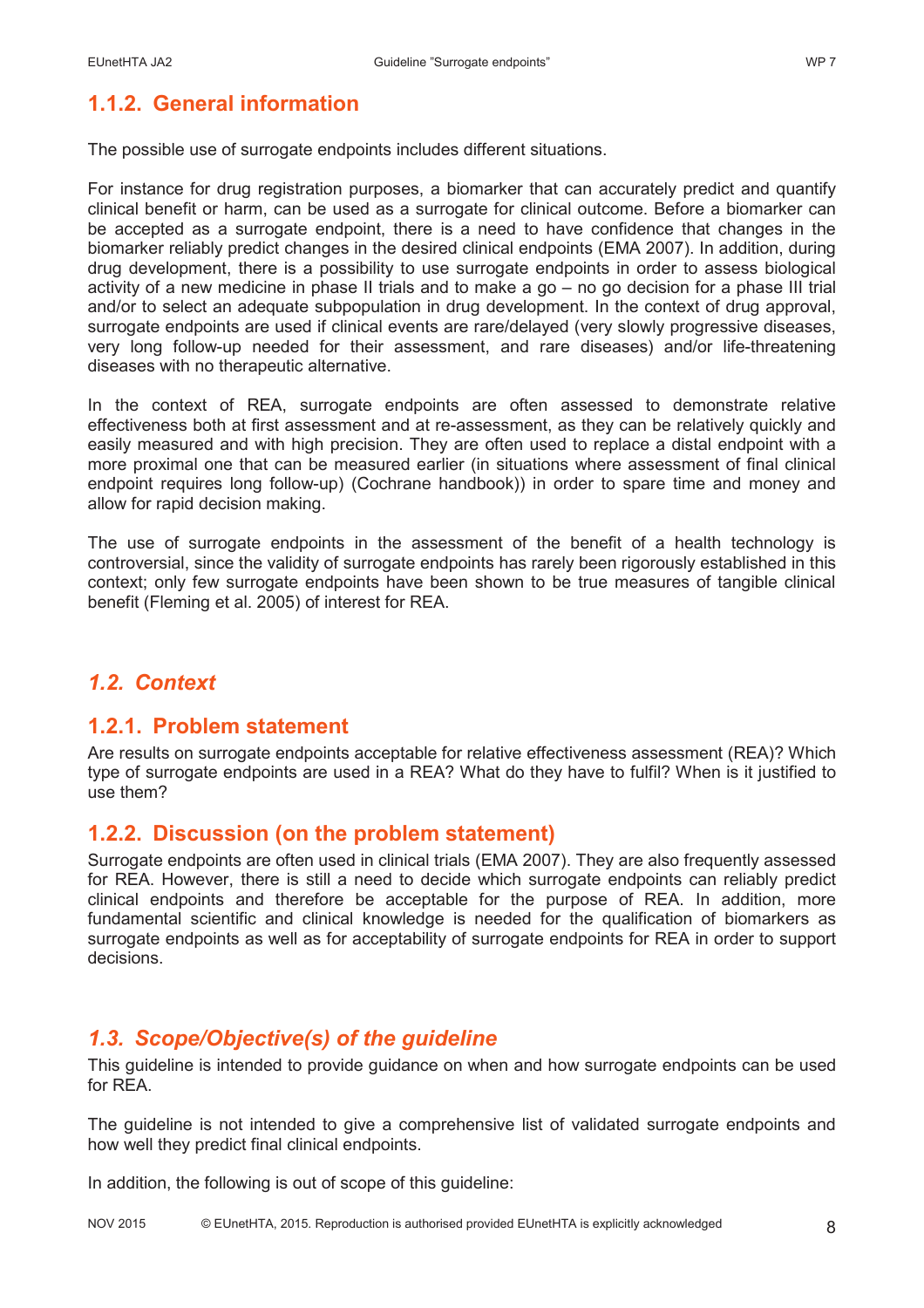- The description of the process of validation of biomarkers: currently, there is no systematic, transparent and widely agreed-upon process of biomarker validation; a list of validated biomarkers does not exist. Therefore, only principles of validation will be mentioned to help HTA assessors. However, the guideline fully covers the situation when a biomarker is used as a surrogate endpoint.

- The use of surrogate endpoints for diagnostic or screening purposes: the guideline concentrates on the use of surrogate endpoints to replace final clinical endpoints when performing REA

- A detailed review of statistical methods of the validation of surrogate endpoints: principles of statistical reasoning as well as relevant literature sources will be mentioned.

# *1.4. Relevant EunetHTA documents*

This guideline should be read in conjunction with the following documents:

EUnetHTA guideline on Endpoints used in REA: Clinical Endpoints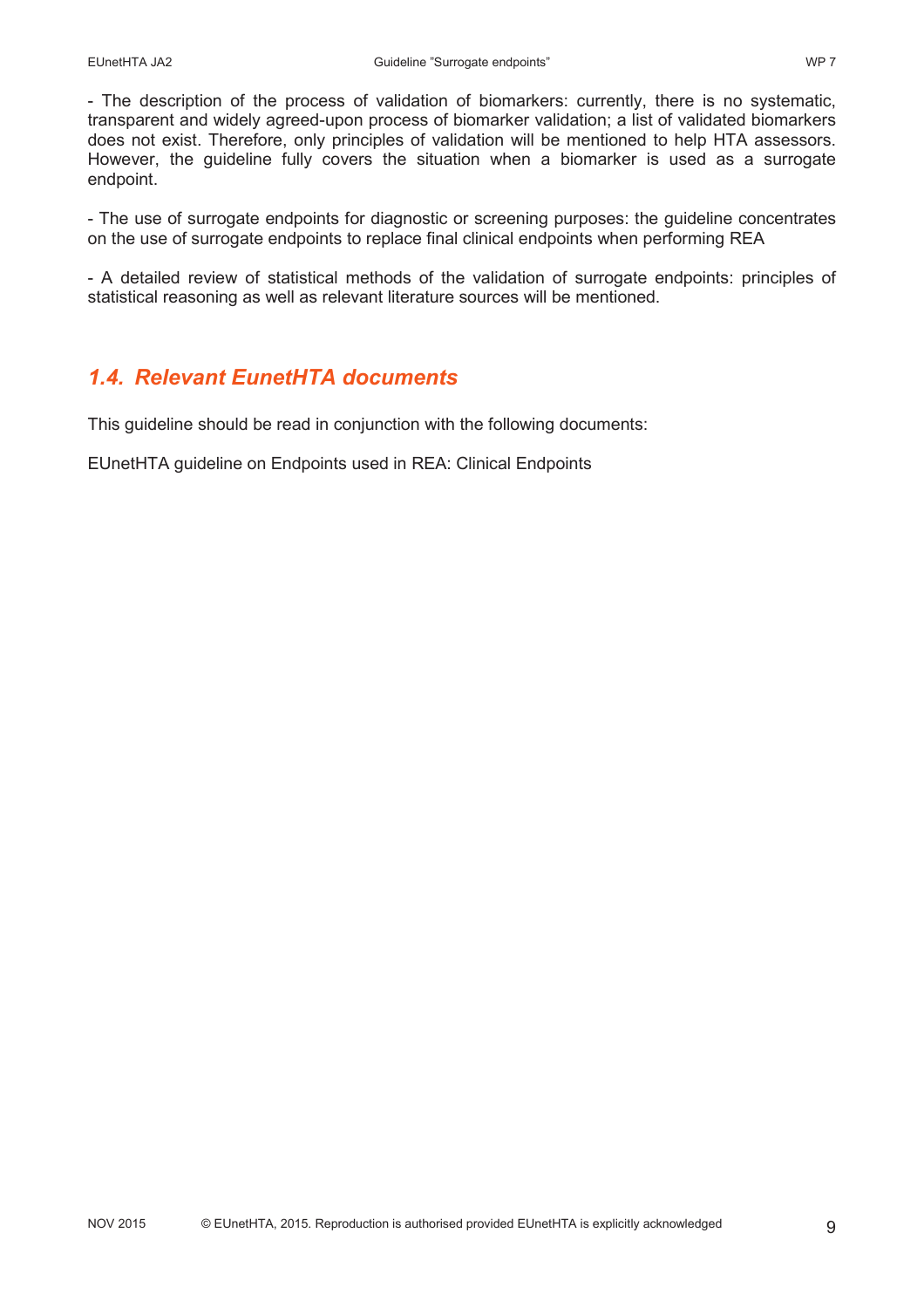# **2. Summary of the analysed literature**

## **Validation and use of surrogate endpoints for efficacy/effectiveness assessment**

### **Validation of surrogate endpoints**

A surrogate endpoint may be considered validated if it is sensible, measurable, interpretable and highly accurate in predicting the clinically relevant endpoint. A surrogate endpoint is correlated to the final clinical endpoint if it fully captures the net effect of intervention on all mechanisms that influence the clinical outcome and reflect the totality of the effect. In addition, the intervention on the surrogate endpoint must predict the effect on the clinical endpoint (Fleming 1996).

When attempting to validate a biomarker as a surrogate endpoint reliably predicting a final clinical endpoint, the evaluation process may be generally based on the following three steps (IOM 2011):

- Analytical validation: is the biomarker able to be accurately (accuracy: reliability, reproducibility, sensitivity and specificity) measured?
- Qualification: is the biomarker invariably associated with the clinical endpoint of interest? Does the intervention of interest affect both biomarker and the clinical endpoint in the same way?
- Utilization: what is the context of the proposed use of a biomarker? (a substitute for the effect of one health care intervention class, e.g. pharmaceutical class? Of different health care intervention classes given for the same indication? For a disease state?)

The acceptability of a surrogate endpoint in supporting effectiveness of an intervention is mostly based on its:

- **biological plausibility**: evidence that the surrogate endpoint is on the causal pathway to the clinical outcome (preferably close to the outcome), credible animal models, well understood pathogenesis of a disease, and well understood mode of action of the proposed technology

### **and**

- **empirical evidence**:
	- o **results from randomised clinical trials**: comparative treatment effect of the proposed intervention versus best therapeutic alternative on a surrogate that has satisfactorily predicted a true clinical outcome. High correlation of effects on surrogate and on clinical endpoint of interest must be demonstrated (so that an association of the form "the larger the effect on the surrogate, the larger the effect on clinical endpoint" can be reasoned). Generalization to other health care interventions, even of the same class, and also generalization regarding other indications or areas of indications has to be checked carefully.
	- o **observational evidence** relating to the association between the surrogate and clinical outcome of interest independently of treatment effects.

The acceptability of a surrogate endpoint has also been based on **other risk-benefit and/or public health** considerations such as a serious life-threatening disease with no alternative therapy, large safety database available, difficult to study clinical endpoint (very rare or delayed).

Establishing that a surrogate lies on a causal pathway and is correlated with a clinical outcome is important but not sufficient to validate a surrogate. In addition, it should be demonstrated that modification of a surrogate without and with therapeutic intervention reliably modifies the clinical outcome (Aussagekraft von Surrogatendpunkten in der Onkologie, IQWIG 2011).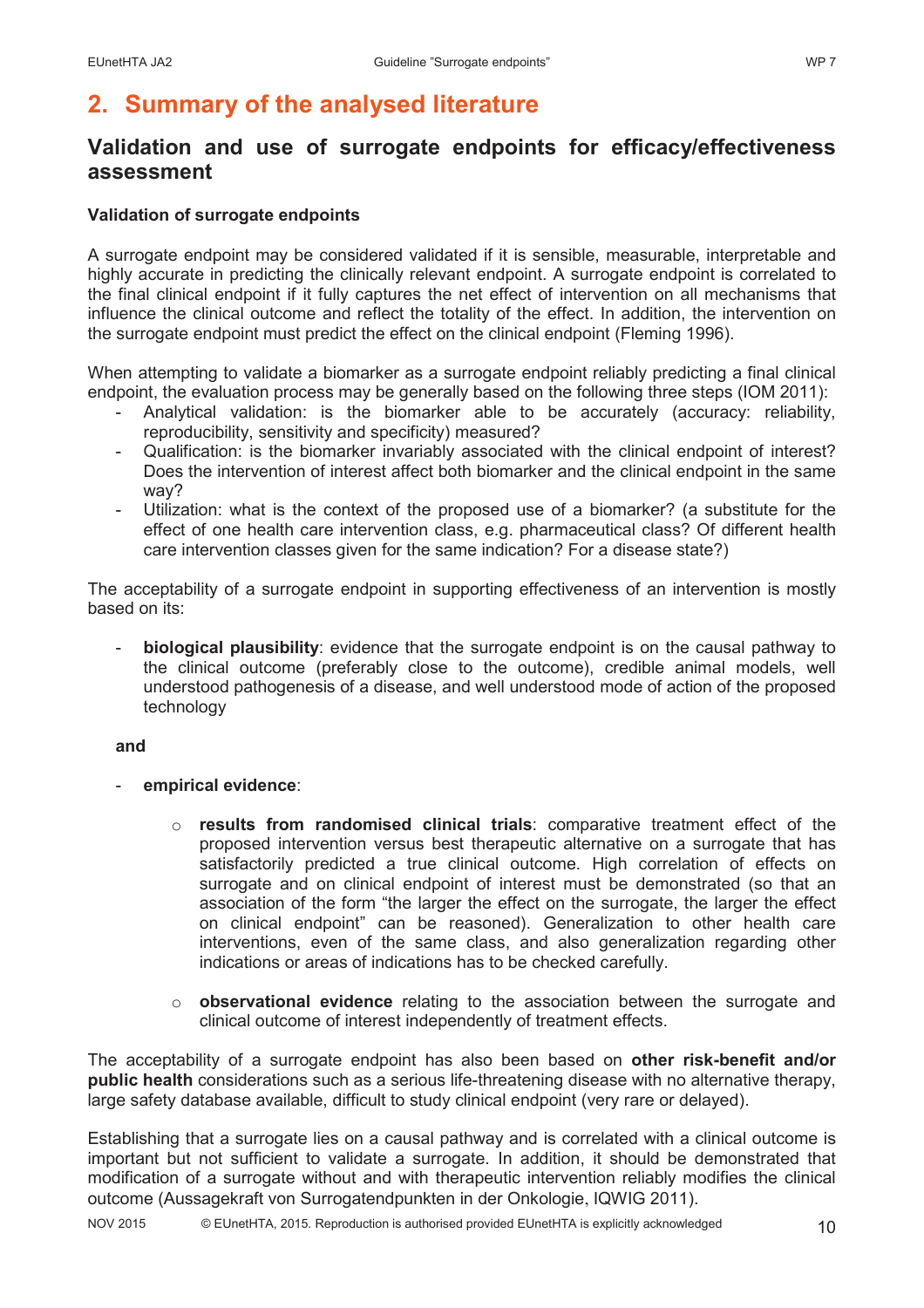The evidence for the validation of the surrogate-final outcome relationship has been presented by taking into account the level of evidence:

- level 1: evidence demonstrating that treatment effects on the surrogate endpoint correspond to effects on the patient-related clinical outcome (from clinical trials); comprises a meta-analysis of several RCT and establishment of correlation between effects on the surrogate and clinical endpoint
- level 2: evidence demonstrating a consistent association between surrogate endpoint and final patient-related endpoint (from epidemiological/observational studies); and
- level 3: only evidence of biological plausibility of relationship between surrogate endpoint and final patient-related endpoint (from pathophysiological studies and/or understanding of the disease process).

Additionally, a hierarchy for endpoints, depending on the levels of evidence available, has also been proposed for drug registration purposes (Fleming 2005):

- true clinical efficacy endpoints as level 1;

- validated surrogate endpoints as level 2;

- non-validated surrogate endpoints that are "reasonably likely to predict clinical benefit" as level 3;

- correlates that are solely a measure of biological activity as level 4

The validation of surrogates appears to be:

- **disease-specific** (stage of disease-specific): validation is performed within an indication; validity of a surrogate should be demonstrated for different stages of a disease
- **population-specific**: validity if a surrogate should be justified for different patient populations (age, gender, co-morbidities) with a disease.
- **technology specific**: a surrogate (e.g. LDL-C) has to be validated for each technology class separately (e.g. in the case of drugs: LDL-C validated for statins but not for fibrates).

A surrogate may then be validated for several technology (e.g. pharmaceutical) classes within an indication; an attempt to extrapolate the validity of a surrogate to other technology classes within an indication is always difficult and has to be thoroughly justified.

Here are some examples of surrogate endpoints that have been used for assessment both in the context of drug approval and REA purposes, such as: HbA1c as a measure of glycaemic control; glycaemic control as a surrogate for the avoidance of long-term complications in patients with diabetes; a decrease in serum cholesterol levels (LDL-C) induced by HMG-CoA reductase inhibitors as a surrogate for a decrease of cardiovascular morbidity and mortality.

In addition to efficacy/effectiveness assessment based on surrogate endpoints, it is important to take the safety measures into account while assessing for example a pharmaceutical both for marketing authorisation and for REA. Even if a surrogacy has been demonstrated on a specific efficacy endpoint, unexpected side effects of that pharmaceutical may lead to an increased mortality or any other unfavourable outcome. Therefore, such an increase of rate of side effects is important to be assessed both pre- and post-marketing, in large randomised trials and through prospective post-marketing surveillance data.

Overviews of statistical methods for the validation of surrogates have been given (see Bibliography – Statistical methods). The majority of the procedures, even those that have been applied to real data examples, rely on meta-analyses of several RCTs and estimate the correlation of the effects on the surrogate and the effects on the clinical endpoint. There is no clear consensus of which correlation values are sufficient to assume adequate surrogacy, but values of between about 0,85 and 0,95 are often discussed. If there is no high correlation demonstrated, conclusions might still be made if the surrogate threshold effect (STE) is considered (Burzykowski et al., 2005). Also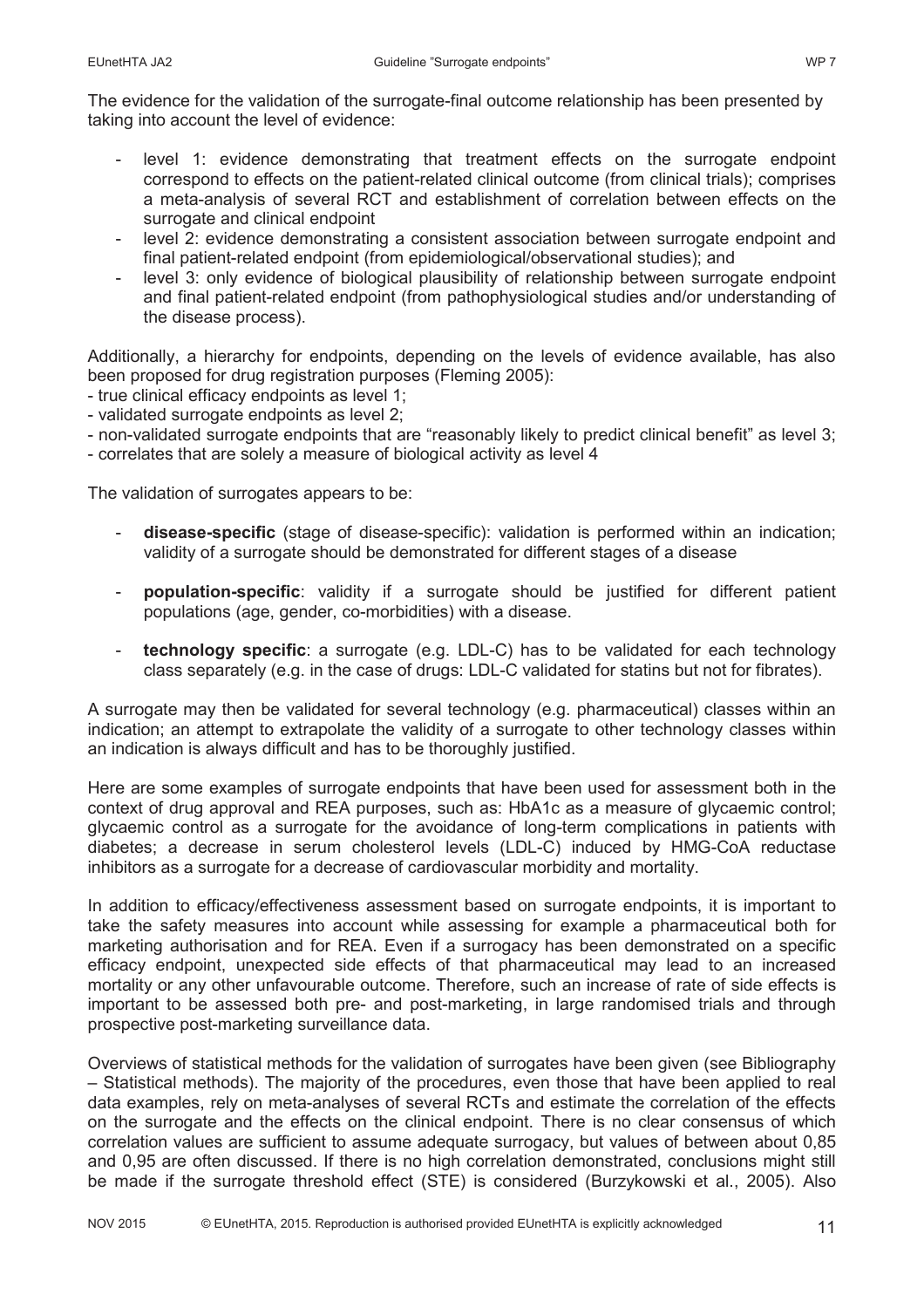based on an analysis of several RCTs, the STE defines the minimum absolute value of the effect on the surrogate which has to be observed in a new trial to deduce an effect on the clinical endpoint. Accordingly, the STE can be computed for a certain level of change in a biomarker that will translate into clinical benefit. In both cases, certainty of the conclusions depends on prespecified levels of significance.

A detailed systematic review of statistical methods for the validation of surrogates is out of scope of this guideline.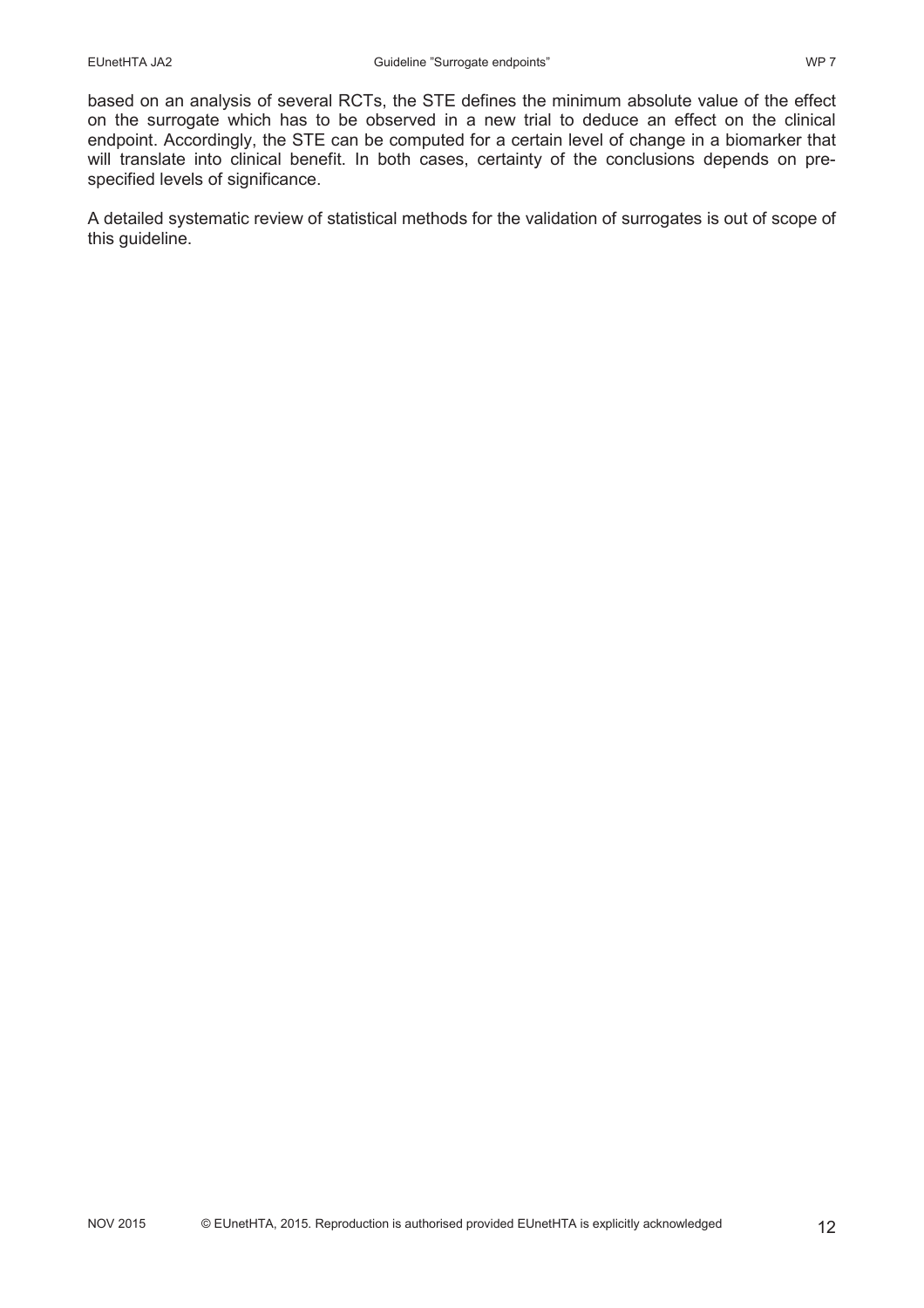The objective of this guideline is to give methodological guidance on the use and acceptability of surrogate endpoints in a REA. Whether a surrogate endpoint is acceptable for REA is a matter of scientific judgement; there is no recommendation that can be universally accepted.

The aim of the considerations given here is to indicate the amount of information necessary to minimise uncertainty while judging the acceptability of a surrogate for the purpose of REA; it also tries to explain the underlying rationale. When a relationship between the surrogate and final clinical endpoint has been established, the surrogate can be used to predict the expected benefit on the final clinical endpoint relevant for REA. However, it is important when doing this to incorporate all sources of uncertainty into this prediction, including uncertainty around the relationship.

The literature analysis done for the initial guideline version indicates a cautious approach of HTA institutions to the use of surrogate endpoints in health technology assessment. Whenever possible, the REA of health technologies should rely on clinical endpoints; if surrogate endpoints are to be used, their acceptability for the purpose of REA and their results should be interpreted with caution (Velasco Garrido et al., 2009). Different actors (physicians and policymakers) involved in health system decision-making have to deal with the issue of what is a valid parameter to assess health benefit. This should be dealt with carefully while assessing relative effectiveness of health care interventions.

For REA, surrogate endpoints expected to predict the effect of therapy on relevant clinical endpoints have been assessed in many cases. However, there may be differences in the endpoints considered relevant by HTA institutions/reimbursement organisations and regulatory authorities. In addition, there may be differences in HTA requirements between the **first assessment** of a health technology rapidly after marketing authorisation has been granted and the **re-assessment** of a technology or the entire technology class within an indication.

Final clinical endpoints are preferred both for first assessment and re-assessment in the performance of REA. However, in the context of first assessment, shortly after Marketing Authorization (MA) has been granted (this is sometimes done in parallel), even if final clinical endpoints are preferred, surrogate endpoints might be accepted for assessment if the validity of the surrogate/final REA-relevant clinical endpoint relationship has been previously clearly established and data on all validation steps provided. In addition, for e.g. a pharmaceutical that has shown effectiveness only on a surrogate endpoint, the availability of a large safety database is especially important.

Reimbursement decisions are necessarily based on several factors (endpoints other than surrogates, harms and related uncertainties), and may vary from one institution to another, from one health care intervention to another and for different levels of proof provided (e.g. reimbursement decisions may differ for a statin that has shown effectiveness on final clinical endpoints and a statin that has shown effectiveness on LDL-C only). Relevant clinical endpoints (e.g. mortality, morbidity events such as stroke, myocardial infarction, heart failure) are influenced by several patho-physiological mechanisms (the effect on the surrogate being only one of them). Therefore, for the re-assessment, effectiveness should be demonstrated whenever possible on final clinically relevant morbidity and mortality endpoints (e.g. stroke, myocardial infarction, fracture). Companies are recommended to provide comparative clinical data on final/clinically relevant endpoints coming from post-marketing clinical trials and observational data sources before the re-assessment of their product / technology. It is important to have evidence that these postmarketing commitments will be fulfilled within a reasonable time-frame. The absence of such evidence might directly influence (level of) reimbursement decisions.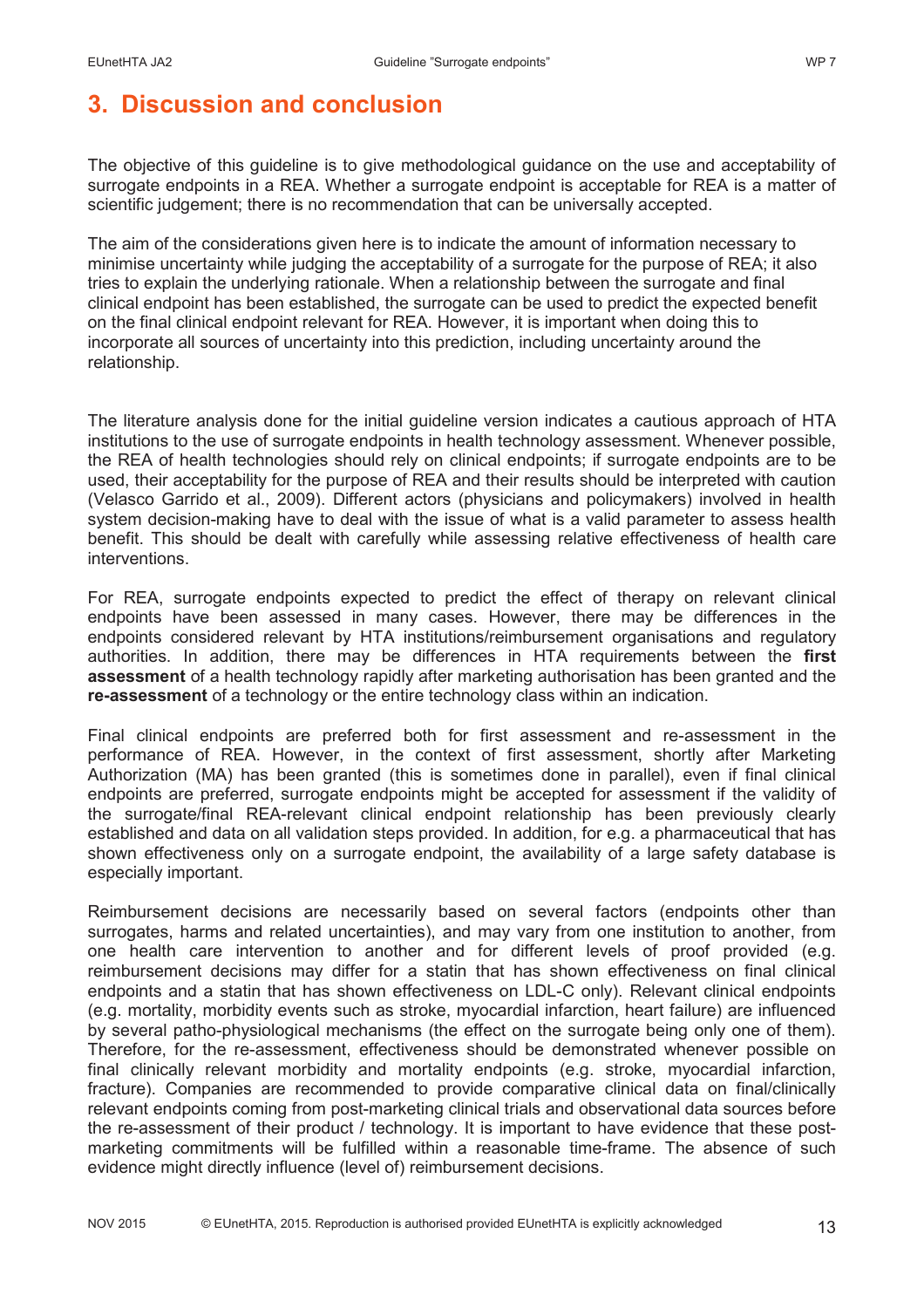There might be situations where REA based on surrogate endpoints could be acceptable in case of very slowly progressive and rare diseases even at re-assessment, such as when the clinical event happens after a very long time or when the clinical event intended to be avoided is very rare and difficult to obtain in the context of clinical trials. The same is true when a target population is too small to obtain meaningful results on relevant clinical endpoints even after a long period of time (e.g. mortality in milder stages of pulmonary arterial hypertension). In such situations, surrogate endpoints could be acceptable if they reliably predict rare and late clinical events.

In the field of oncology and haematology, especially when there is a high unmet need, and/or no available therapeutic alternative, the use of intermediate endpoints such as progression-free survival (PFS) appears acceptable for accelerated/conditional MA approval. In the REA setting, the acceptability of intermediate endpoints for these interventions still vary in different EU countries, and are done on the case by case basis. In oncology, PFS is an intermediate endpoint that is relevant on its own right. However, data only on PFS without data on OS or at least on HRQoL or other patient-relevant endpoints is considered insufficient for REA. In addition, the point of time at which the REA is done is important; decisions may vary depending on the maturity of data on final endpoints, for example, if assessment is done when there is no or insufficient information on clinically relevant endpoint as compared to situations where there is data on both surrogate and final endpoint. The acceptability of progression free survival has not the same impact in adjuvant or metastatic disease. In the adjuvant setting, PFS appears acceptable; in the metastatic setting, PFS alone is insufficient; it might be considered if coupled with quality of life assessment and survival data, the maturity of which will be considered on the case by case basis.

The reasons for differences in assessments may be related to country-specific factors (such as local context and values), but also to different interpretation of data coming from the same primary studies (Kristensen 2010). The recent assessments of two human papilloma virus (HPV) vaccines from six agencies in Europe point out several differences in conclusions that may have been related to different interpretations of different surrogate measures (proportion of vaccine HPV types-associated pre-cancerous states as a surrogate for cancers avoided, etc). For this reason, a surrogate which is a close and necessary step in the development of clinical outcome should be preferred to earlier endpoints (such as CIN3 for the development of cervical cancer as compared to CIN1).

How reliable is a surrogate endpoint for final patient benefit and/or absence of harm assessment? Recently we have learned a lot from the withdrawal of rosiglitazone. When measuring HbA1c lowering effect (as a surrogate for glycaemic control), rosiglitazone appears to perform as well as the other oral antidiabetics, however when measuring relevant clinical outcomes, rosiglitazone performs worse than other drugs from the same pharmaceutical class; therefore, caution has been recommended while assuming class effect as well as the necessity to assess safety of new interventions as thoroughly as possible (IOM 2011).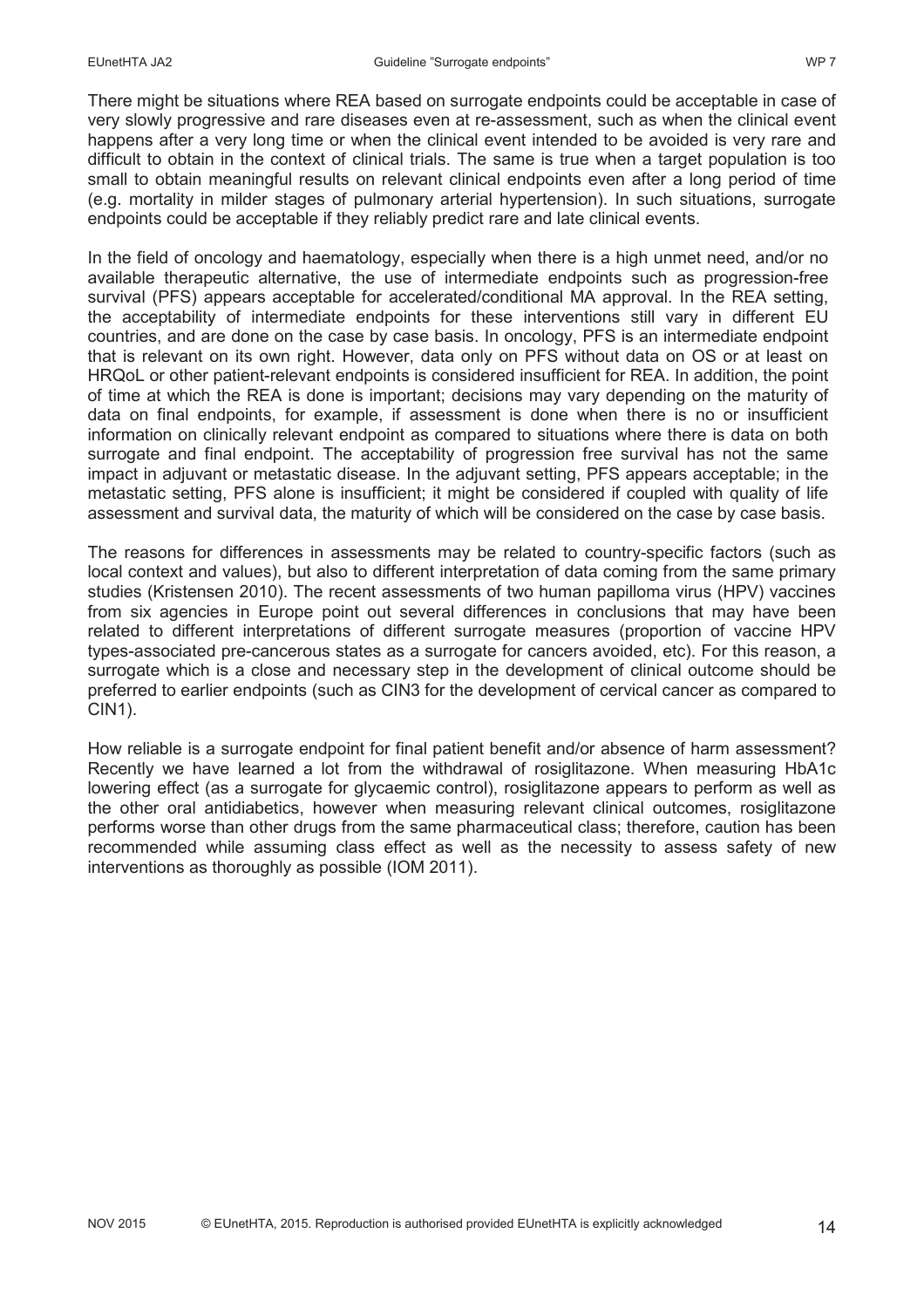# **Annexe 1. Bibliography**

### **References used for search:**

1. Biomarkers Definitions Working Group.Biomarkers and surrogate endpoints: preferred definitions and conceptual framework. Clin Pharmacol Ther. 2001 Mar;69 (3):89-95.

2. Bucher HC. Studien mit Surrogatendpunkten: Nutzen und Grenzen in der klinischen Entscheidungsfindung. Internist 2008; 49(6): 681-7.

3. Fleming TR and De Mets DL. Surrogate End Points in Clinical Trials: Are We Being Misled? Ann Intern Med. 1996;125:605-613.

4. Fleming TR. Surrogate endpoints and FDAs accelerated approval process. Health Affairs, 24, no.1, 2005:67-78.

5. Helfand M, Balshem H. AHRQ series paper 2: principles for developing guidance: AHRQ and the effective health-care program. J Clin Epidemiol. 2010 May;63(5):484-90.

6. Mangiapane S and Velasco Garrido M, Use of surrogate endpoints in HTA. GMS health technology assessment 2009, Vol. 5. Taylor RS, Elston J. The use of surrogate outcomes in model-based cost-effectiveness analyses: a survey of UK Health Technology Assessment reports. Health Technology Assessment, 2009;1-72.

7. Taylor RS, Elston J. The use of surrogate outcomes in model-based cost-effectiveness analyses: a survey of UK Health Technology Assessment reports. Health Technology Assessment, 2009;1-72.

8. Taylor RS and Elston J. The use of surrogate outcomes in model-based cost effectiveness analyses: a survey of UK Health Technology Assessment reports. Health Technology Assessment 2009; Vol. 13: No. 8.

9. Temple R. Are surrogate markers adequate to assess cardiovascular disease drugs? JAMA 1999; Vol 282: (No 8): 790-95.

10. Velasco Garrido M & Mangiapane S, Surrogate outcomes in health technology assessment: An international comparison. IJTAHC, 25:3 (2009), 315-22.

11. Ciani O, Buyse M, Garside R, Pavey T, Stein K, Sterne J, Taylor R. Comparison of treatment effect sizes associated with surrogate and final patient relevant outcomes in randomised controlled trials: meta-epidemiological study. *BMJ* 2013;346:f457

### **References for statistical methods:**

12. Burzykowski T, Molenberghs G, Buyse M (Ed). The evaluation of surrogate endpoints. New York: Springer; 2005.

13. Aussagekraft von Surrogatendpunkten in der Onkologie, IQWiG report, 2011

14. Lassere MN. The Biomarker-Surrogacy Evaluation Schema: a review of the biomarkersurrogate literature and a proposal for a criterion-based, quantitative, multidimensional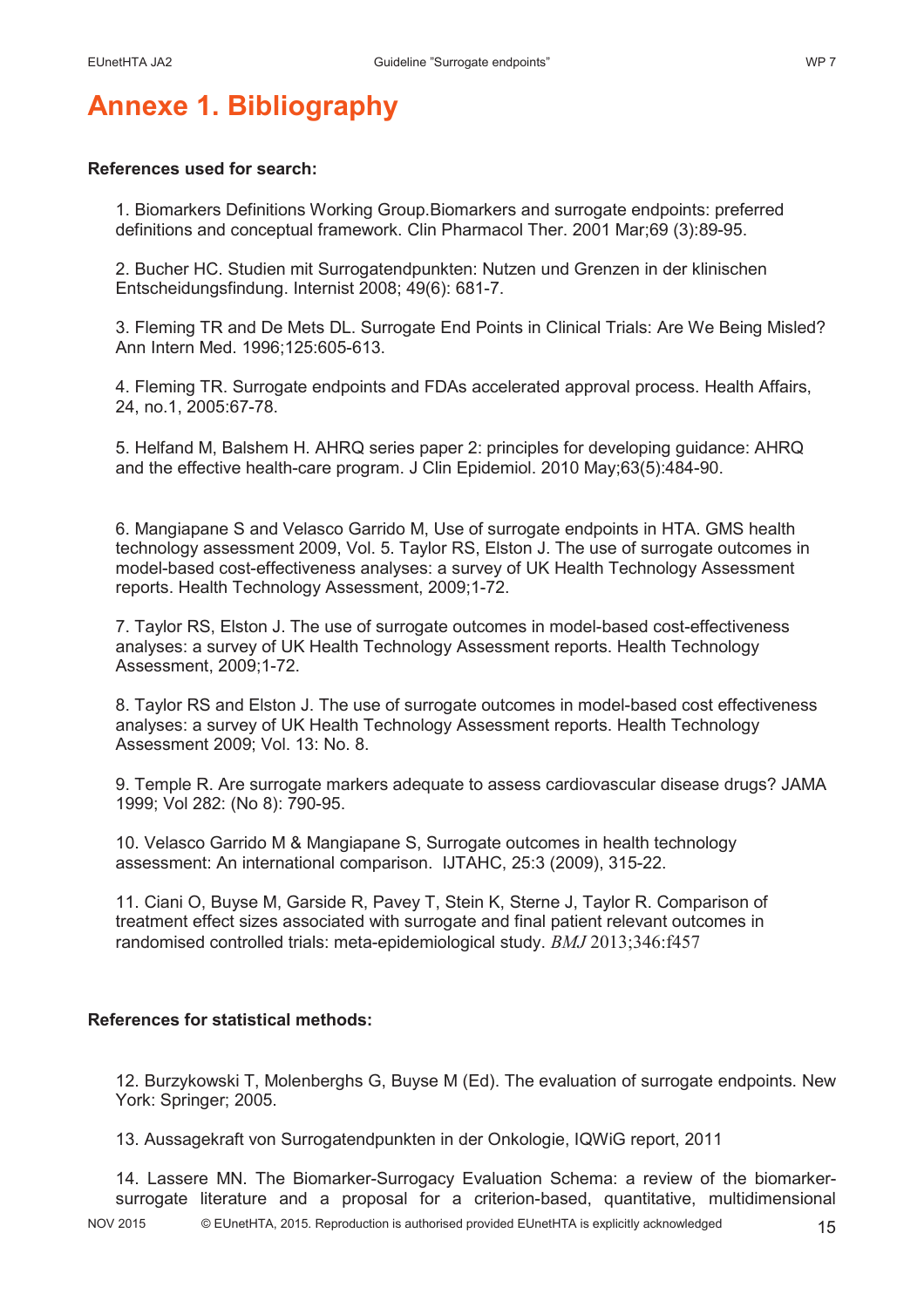hierarchical level of evidence schema for evaluating the status of biomarkers as surrogate endpoints. Stat Methods Med Res 2008; 17(3): 303-340.

15. Molenberghs G, Burzykowski T, Alonso A, Assam P, Tilahun A, Buyse M. A unified framework for the evaluation of surrogate endpoints in mental-health clinical trials. Stat Methods Med Res 2010; 19(3): 205-236.

16. Weir CJ, Walley RJ. Statistical evaluation of biomarkers as surrogate endpoints: a literature review. Stat Med 2006; 25(2): 183-203.

#### **Guidelines:**

17. Allgemeine Methoden Entwurf für Version 4.0 vom 15.11.2007 Kontakt: Institut für Qualität und Wirtschaftlichkeit im Gesundheitswesen (IQWiG) Dillenburger Straße 27 D-51105 Köln E-Mail: methoden@iqwig.de https://www.iqwig.de/download/General\_Methods\_4-0.pdf

18. Cochrane Handbook

19. Report on the Surrogate to Final Outcome Working Group to the Pharmaceutical Benefits Advisory Committee

#### **Additional references used:**

20. Innovative drug development approaches. Final report from the EMEA/CHMP-think-tank group on innovative drug development. EMEA/127318/2007.

21. IOM (Institute of Medicine). 2011. Perspectives on biomarker and surrogate endpoint evaluation: Discussion forum summary. Washington, DC: The National Academies Press.

22. Report on the EMEA/CHMP Biomarkers Workshop. EMEA/522496/2006.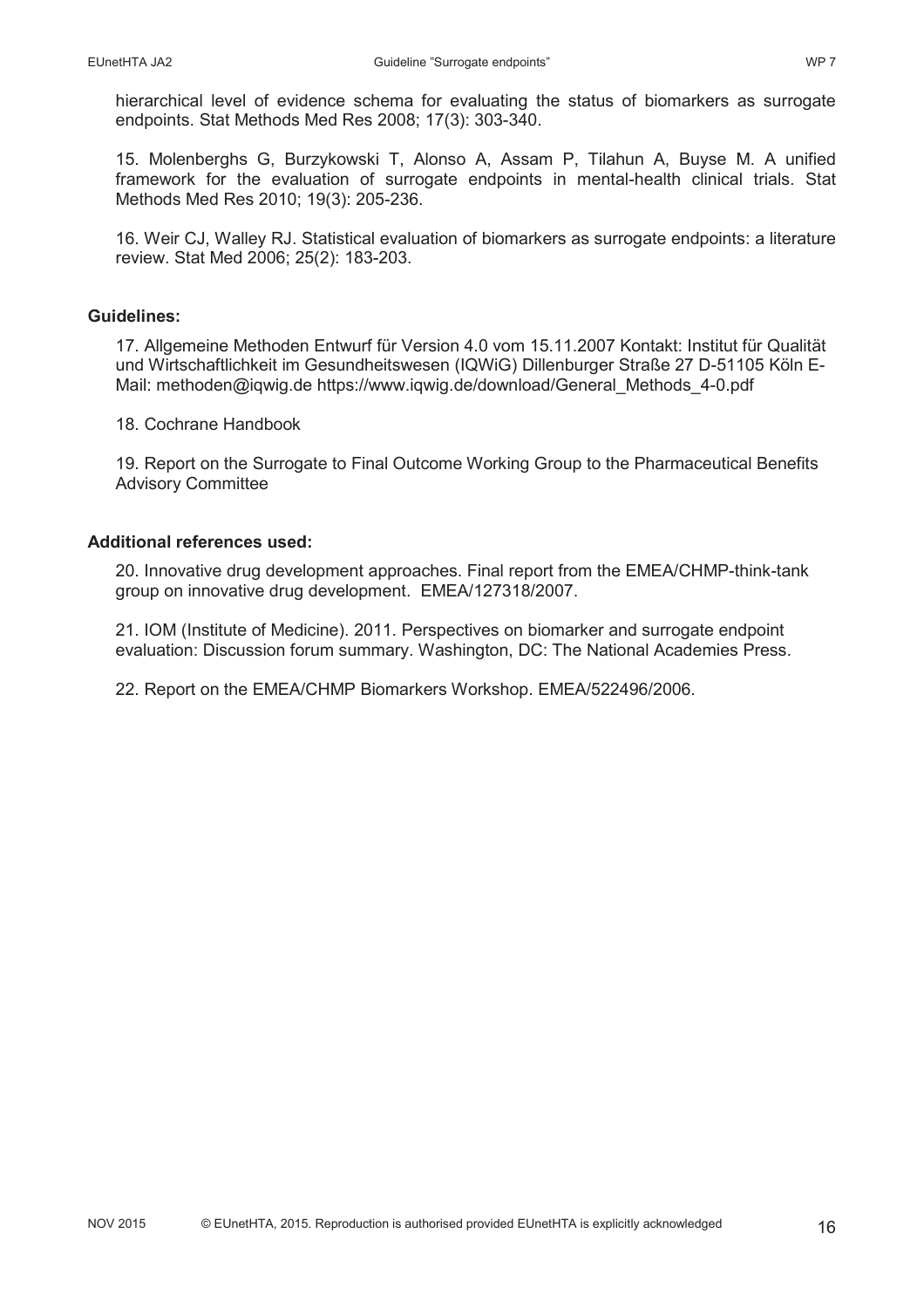# **Annexe 2. Methods and results of literature search conducted during JA1**

A literature review has been conducted with the aim of locating studies that provide recommendations of when surrogate endpoints can be used and accepted for REA purposes.

## *Keywords for search*

Keywords that were used for the bibliographic research:

- Biological marker
- **Tumor marker**
- Relative efficacy assessment
- **Technology assessment, biological**
- **Evidence-based medicine**
- **Medical technology**
- **Treatment outcome**
- **Surrogate outcome**
- **Surrogate endpoint**
- **Surrogate marker**
- **Intermediary outcome**

### *Sources of information*

### **Data-bases**

MEDLINE via OVID Embase Cochrane Database of Systematic Reviews NHS Evidence DARE

### **Websites**

EMA FDA **CCBAR** AHRQ **OSHU NICE** CADTH IQWIG PBAC

### **Other**

Google Scholar The Cochrane Library The Cochrane Methodology Register Hand searches of references cited in relevant documents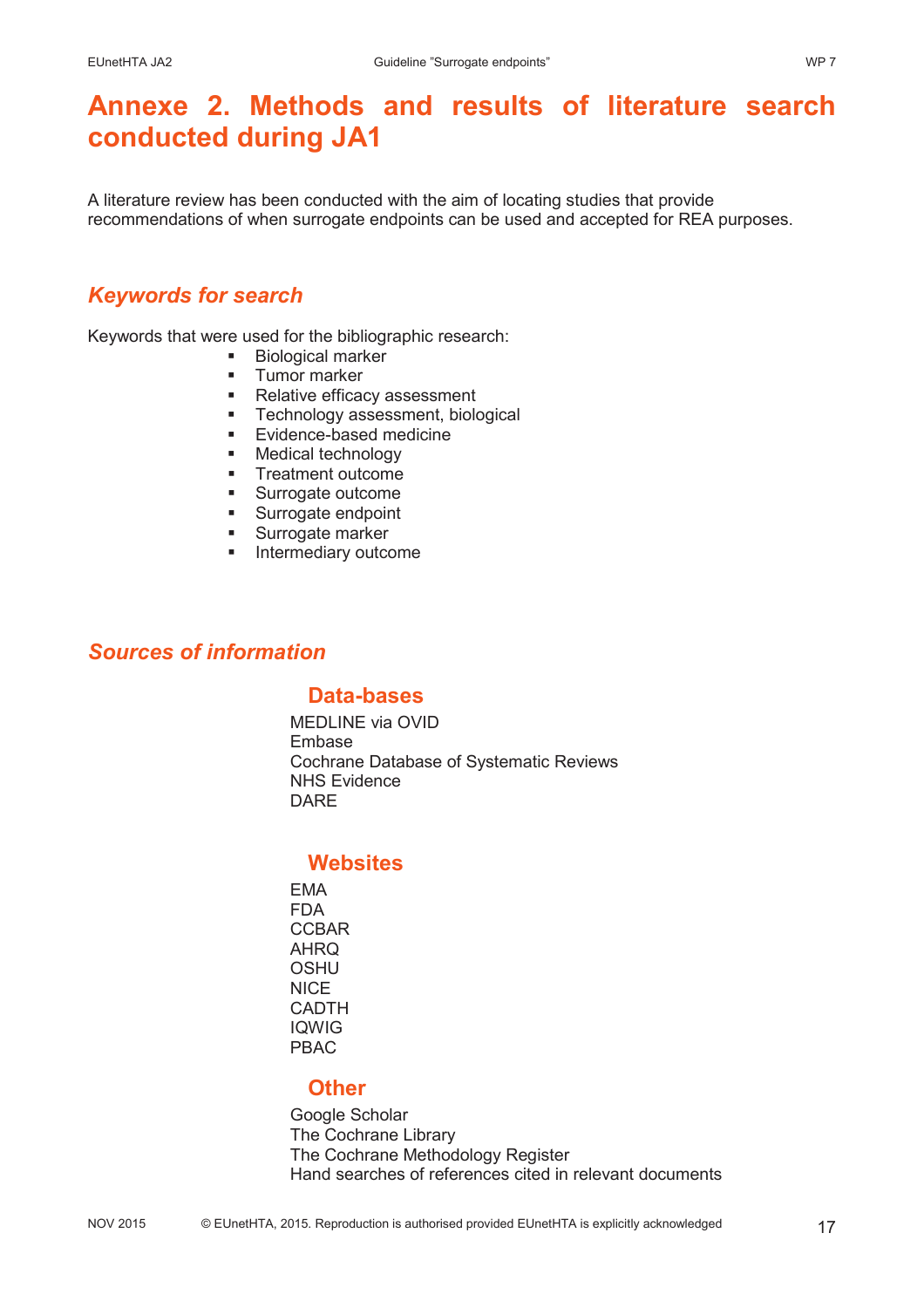## *Bibliographic search strategy*

Where time limits could be specified the databases were searched for the period 01/01/1995 to 05/10/2010. The database searches were restricted to human subjects.

Database searches used the following search strategy:

[(biological marker OR surrogate marker OR surrogate endpoint OR surrogate outcome) AND (technology assessment, biological OR evidence-based medicine OR medical technology OR relative effectiveness assessment) AND (treatment outcome)]

### *Selection criteria*

Publications were assessed on the basis of whether they discussed the use of surrogate markers or surrogate endpoints for the assessment of relative efficacy or relative effectiveness of health technologies. Review articles and methodological guidance documents assessing when it is appropriate to use surrogate markers and surrogate endpoints in health technology assessment or for relative effectiveness assessments were included in this review.

Documents that only applied surrogate endpoints for specific illnesses or conditions were excluded.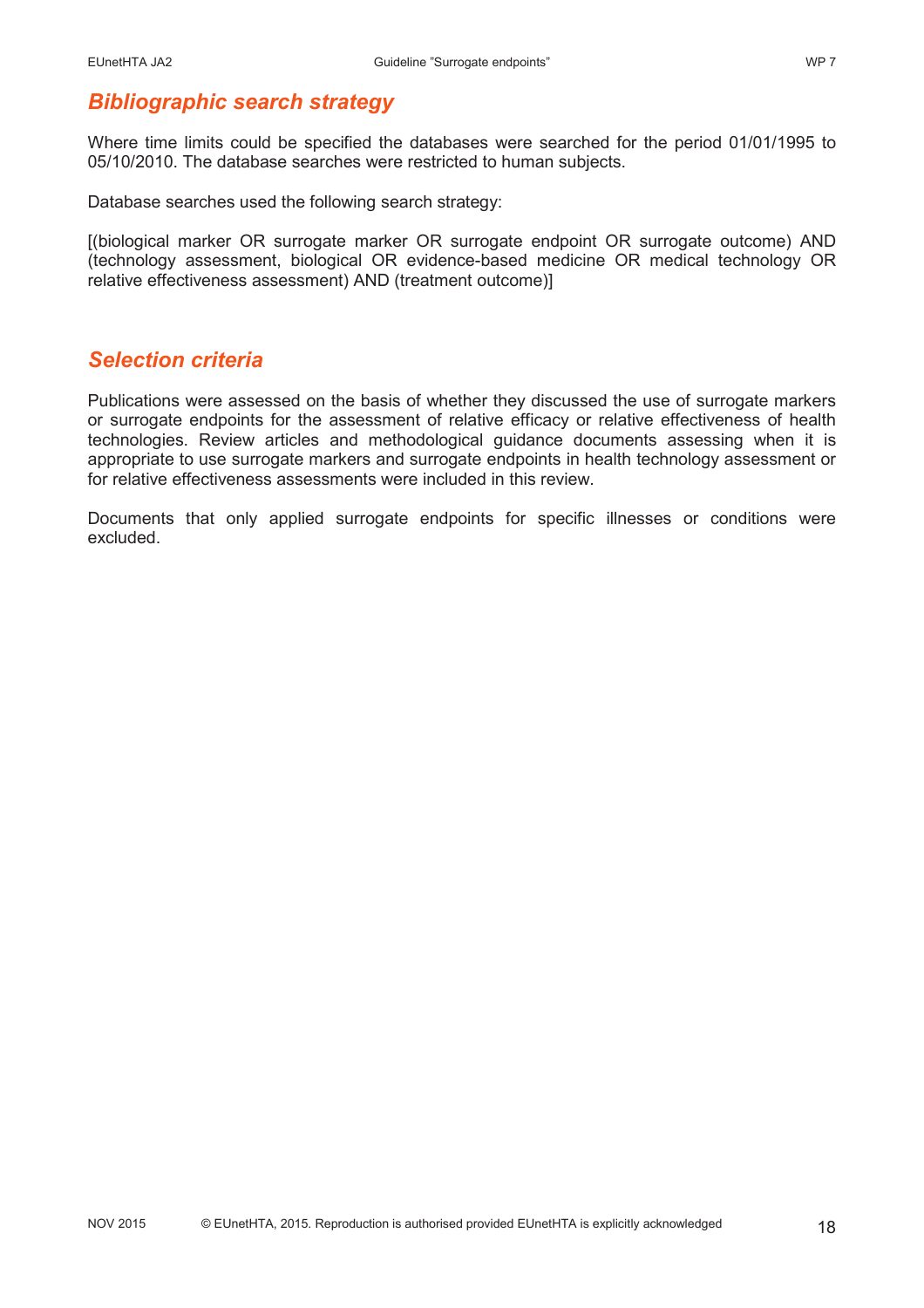# **Annexe 3. Analysis and synthesis of the literature**

### *Results of literature search*

### *Summary of literature findings*

| <b>Reference</b>                                                                                                                                                                                                                                         | Type of<br>study            | Aim of the study                                                                                                                                                                                                                                                                                                                                                                                                                                                          | <b>Results and conclusions</b>                                                                                                                                                                                                                                                                                                                                                                                                                                                                                                                                                         |  |
|----------------------------------------------------------------------------------------------------------------------------------------------------------------------------------------------------------------------------------------------------------|-----------------------------|---------------------------------------------------------------------------------------------------------------------------------------------------------------------------------------------------------------------------------------------------------------------------------------------------------------------------------------------------------------------------------------------------------------------------------------------------------------------------|----------------------------------------------------------------------------------------------------------------------------------------------------------------------------------------------------------------------------------------------------------------------------------------------------------------------------------------------------------------------------------------------------------------------------------------------------------------------------------------------------------------------------------------------------------------------------------------|--|
| Articles assessing the use of surrogate endpoints in REA, HTA, coverage decisions and<br>treatment decisions                                                                                                                                             |                             |                                                                                                                                                                                                                                                                                                                                                                                                                                                                           |                                                                                                                                                                                                                                                                                                                                                                                                                                                                                                                                                                                        |  |
| RS Taylor and J<br>Elston. The use of<br>surrogate outcomes<br>in model-based cost<br>effectiveness<br>analyses: a survey of<br><b>UK Health</b><br>Technology<br>Assessment reports.<br><b>Health Technology</b><br>Assessment 2009;<br>Vol. 13: No. 8. | Systematic<br><b>Review</b> | The study aimed to<br>explore the use of<br>surrogate outcomes in<br>cost-effectiveness models<br>within UK HTA<br>Programme reports and<br>provide a basis for<br>guidance for their future<br>use, validation and<br>reporting.                                                                                                                                                                                                                                         | Systematic review of 35 HTA<br>reports included.<br>4 reports included modelling<br>with surrogate endpoints.<br>Recommendation 1: Ideally<br>use final patient-related<br>outcomes (i.e. mortality,<br>important clinical events and<br>HRQoL)<br>Recommendation 2: Validation<br>of the surrogate/final outcome<br>relationship is needed.<br>Recommendation 3: When<br>using surrogate endpoints in<br>cost-effectiveness modelling<br>make it transparent, explore<br>uncertainty and give advice on<br>future research needed on the<br>surrogate/final endpoint<br>relationship. |  |
| Bucher HC. Studien<br>mit Surrogatend-<br>punkten: Nutzen und<br>Grenzen in der<br>klinischen<br>Entscheidungsfin-<br>dung. Internist 2008;<br>49(6): 681-7.                                                                                             | <b>Review</b><br>paper      | Ideally clinicians should<br>base their treatment<br>decisions on results from<br>randomised controlled<br>trials which include<br>patient-important<br>outcomes, such as quality<br>of life, prevented disease<br>events or death. However,<br>in many countries drugs<br>are approved based on<br>data from surrogate<br>endpoint trials. Recently, a<br>controversy evolved on<br>the reliability of results<br>generated from these trials<br>driven by unanticipated | Recent examples and different<br>criteria on how clinicians can<br>critically evaluate the validity<br>of claims by experts or the<br>pharmaceutical industry in<br>regard to the expected<br>patients' benefit from drugs<br>approved by results from<br>surrogate endpoint trials are<br>presented.                                                                                                                                                                                                                                                                                  |  |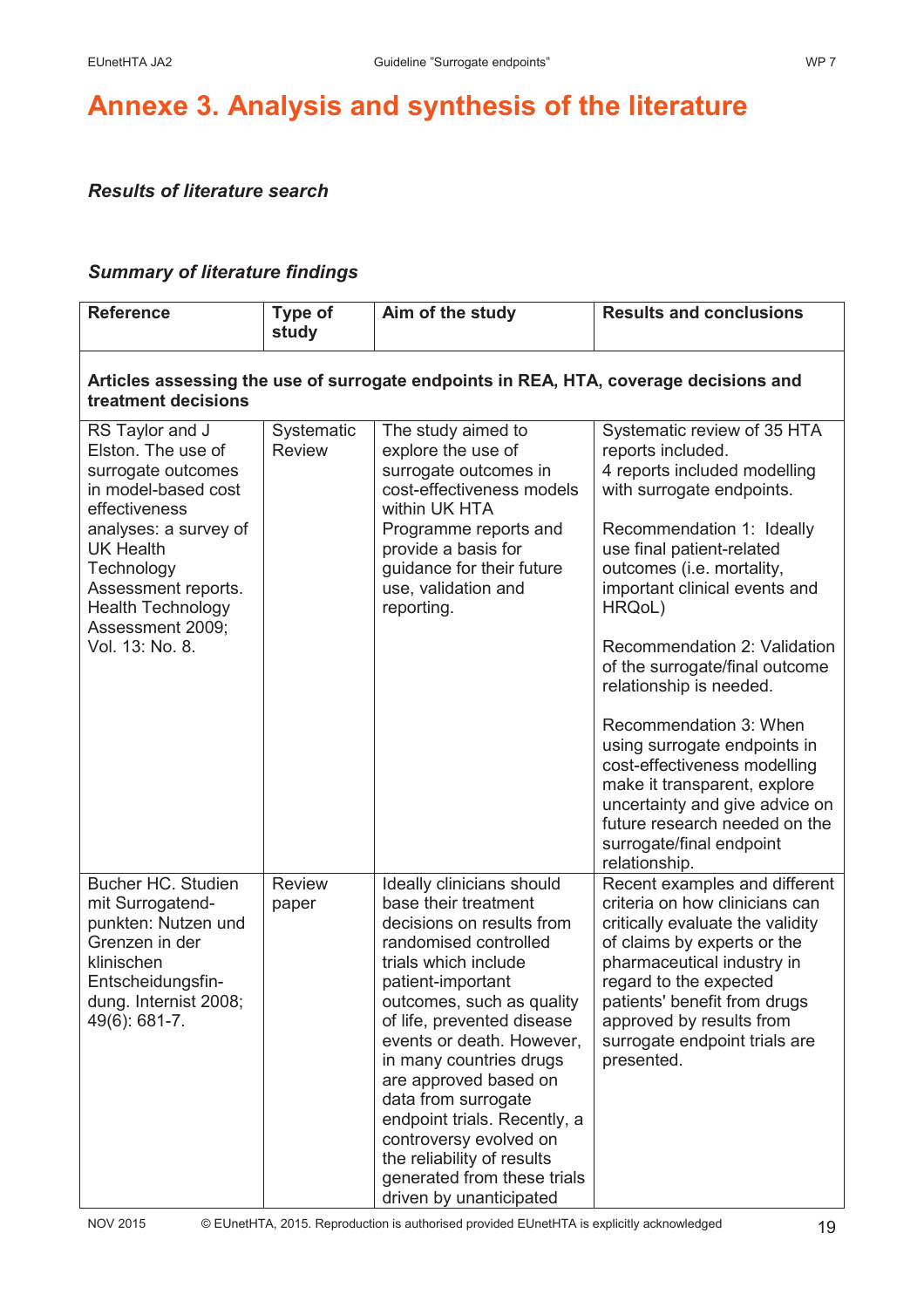| Helfand M, Balshem                                                                                                                                               | Guidance                                                                | side effects or severe<br>toxicity leading to the<br>withdrawal of drugs that<br>were solely approved<br>based on evidence from<br>surrogate endpoint trials.<br>Need for an analytic                                                                                                                                                                                                                                                                                                                                                                              | Need for a strong link between                                                                                                                                                                                                                                                                                                                                                                                                                                                                                                                                                                                                                                                                                                                                                                                                                                                                                    |
|------------------------------------------------------------------------------------------------------------------------------------------------------------------|-------------------------------------------------------------------------|--------------------------------------------------------------------------------------------------------------------------------------------------------------------------------------------------------------------------------------------------------------------------------------------------------------------------------------------------------------------------------------------------------------------------------------------------------------------------------------------------------------------------------------------------------------------|-------------------------------------------------------------------------------------------------------------------------------------------------------------------------------------------------------------------------------------------------------------------------------------------------------------------------------------------------------------------------------------------------------------------------------------------------------------------------------------------------------------------------------------------------------------------------------------------------------------------------------------------------------------------------------------------------------------------------------------------------------------------------------------------------------------------------------------------------------------------------------------------------------------------|
| H. AHRQ Series<br>Paper 2: Principles<br>for developing<br>guidance: AHRQ and<br>the Effective Health<br>Care Program. J Clin<br>Epidemiol 2010; 63,<br>484-490. | document<br>from AHRQ                                                   | framework that makes it<br>clear what surrogate<br>outcomes may represent<br>the final health outcomes<br>and what bodies of<br>evidence that link the<br>surrogate outcomes to<br>health outcomes.                                                                                                                                                                                                                                                                                                                                                                | surrogate outcome and final<br>health outcome                                                                                                                                                                                                                                                                                                                                                                                                                                                                                                                                                                                                                                                                                                                                                                                                                                                                     |
| Allgemeine Methoden<br>Entwurf für Version<br>3.0 vom 15.11.2007 :<br>Institut für Qualität<br>und Wirtschaftlichkeit<br>im<br>Gesundheitswesen<br>(IQWiG)       | Methodolo-<br>gical<br>guideline for<br>HTA or<br>coverage<br>decisions | There has to be a<br>plausible, strong,<br>consistent and in the same<br>direction change both in<br>the surrogate endpoint<br>and in the clinical endpoint<br>before surrogate<br>endpoints can be<br>accepted for coverage<br>decisions.                                                                                                                                                                                                                                                                                                                         | Validation of the<br>surrogate/final outcome<br>relationship is needed.                                                                                                                                                                                                                                                                                                                                                                                                                                                                                                                                                                                                                                                                                                                                                                                                                                           |
| Mangiapane S &<br><b>Velasco Garrido</b><br>M, Use of surrogate<br>endpoints in HTA.<br><b>GMS</b> health<br>technology<br>assessment 2009,<br>Vol. 5.           | Systematic<br><b>Review</b>                                             | The study aimed to<br>answer the following<br>questions:<br>Which criteria need to be<br>fulfilled for a surrogate<br>parameter to be<br>considered a valid<br>endpoint?<br>Which methods have been<br>described in the<br>literature for the<br>assessment of the validity<br>of surrogate endpoints?<br>Which methodological<br>recommendations<br>concerning the use of<br>surrogate endpoints have<br>been made by<br>international HTA<br>agencies?<br>Which place has been<br>given to surrogate<br>endpoints in international<br>and German HTA<br>reports? | The analysis of<br>methodological guidelines<br>shows a very cautious position<br>of HTA institutions regarding<br>the use of surrogate endpoints<br>in technology assessment.<br>Surrogate endpoints have not<br>been prominently used in HTA<br>reports. None of the analysed<br>reports based its conclusions<br>solely on the results of<br>surrogate endpoints. The<br>analysis of German HTA<br>reports show a similar pattern.<br>The validation of a surrogate<br>endpoint requires extensive<br>research, including<br>randomized controlled trials<br>(RCT) assessing clinical<br>relevant endpoints. The<br>validity of a surrogate<br>parameter is rather technology<br>specific than disease-specific.<br>Thus $-$ even in the case of<br>apparently similar<br>technologies - it is necessary<br>to validate the surrogate for<br>every single technology (i. e.<br>for every single active agent). |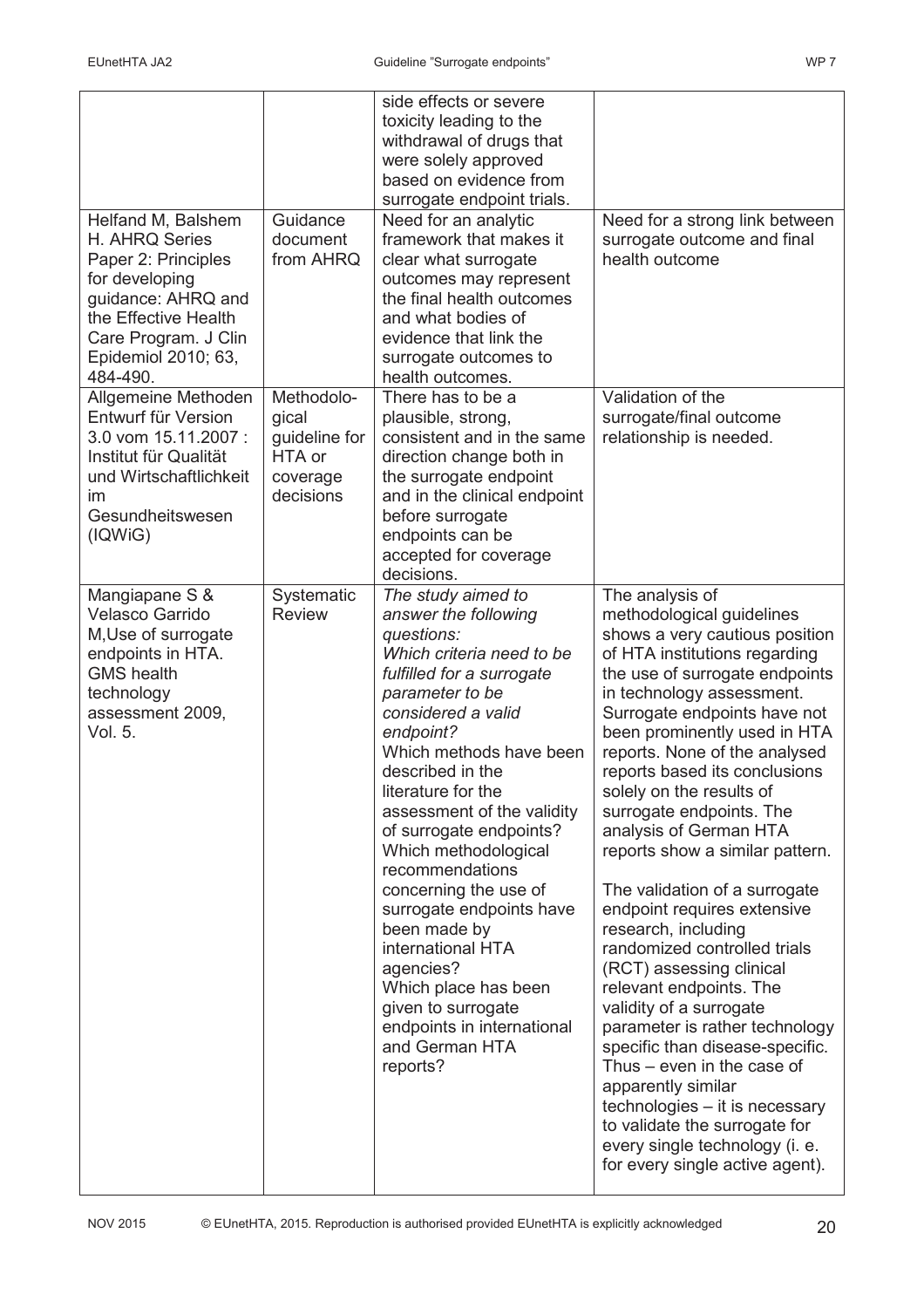| Velasco Garrido M &                                                                                                                           | Systematic           | The study aimed to review                                                                                                                                                                                                                                                                                                                                                                          | The use of surrogate<br>endpoints in the assessment<br>of the benefit of health<br>technologies is still to be seen<br>very critically.<br>The authors identified thirty-                                                                                                                                                                                |
|-----------------------------------------------------------------------------------------------------------------------------------------------|----------------------|----------------------------------------------------------------------------------------------------------------------------------------------------------------------------------------------------------------------------------------------------------------------------------------------------------------------------------------------------------------------------------------------------|----------------------------------------------------------------------------------------------------------------------------------------------------------------------------------------------------------------------------------------------------------------------------------------------------------------------------------------------------------|
| Mangiapane S,<br>Surrogate outcomes<br>in health technology<br>assessment: An<br>international<br>comparison. IJTAHC,<br>25:3 (2009), 315-22. | <b>Review</b>        | the recommendations<br>given by health technology<br>assessment (HTA)<br>institutions in their<br>methodological guidelines<br>concerning the use of<br>surrogate outcomes in<br>their assessments.<br>In a second step, the<br>study aimed at quantifying<br>the<br>role surrogate parameters                                                                                                     | four methodological<br>guidelines, twenty of them<br>addressing the issue of<br>outcome parameter choice<br>and the problematic of<br>surrogate outcomes.<br>Overall HTA agencies call on<br>caution regarding the reliance<br>on surrogate outcomes. None<br>of the agencies has provided a<br>list or catalog of acceptable<br>and validated surrogate |
|                                                                                                                                               |                      | take in assessment<br>reports.                                                                                                                                                                                                                                                                                                                                                                     | outcomes.<br>Surrogate endpoints were<br>used in 62 percent of the<br>reports. However, only 3.6<br>percent were based upon<br>surrogate outcomes<br>exclusively. All of them<br>assessed diagnostic or<br>screening technologies and<br>the surrogate outcomes were<br>predominantly test<br>characteristics.                                           |
| Report on the<br>Surrogate to Final<br><b>Outcome Working</b><br>Group to the<br>Pharmaceutical<br><b>Benefits Advisory</b><br>Committee      | Guidance<br>document | The Working Group's aim<br>was to develop a<br>Framework for assessing<br>the uncertainties<br>associated with using an<br>observed comparative<br>treatment effect based on<br>a surrogate to predict<br>quantitatively as well as<br>qualitatively a comparative<br>treatment effect on a more<br>patient-relevant outcome,<br>particularly for<br>incorporation into an<br>economic evaluation. | The core of the Framework<br>defines the information<br>needed to consider the<br>specific issues involved in<br>assessing a proposed<br>surrogate measure and its use<br>to predict the effectiveness of<br>a new medicine on its target<br>clinical outcome particularly for<br>incorporation into an economic<br>evaluation.                          |
| Articles assessing the use of surrogate endpoints for marketing authorisation                                                                 |                      |                                                                                                                                                                                                                                                                                                                                                                                                    |                                                                                                                                                                                                                                                                                                                                                          |
| <b>NOTE FOR</b><br><b>GUIDANCE ON</b><br><b>GENERAL</b><br><b>CONSIDERATIONS</b><br><b>FOR CLINICAL</b><br><b>TRIALS</b><br>(CPMP/ICH/291/95) | Guidance<br>document | Guidance on response<br>variables/endpoints in<br>clinical trials from EMA                                                                                                                                                                                                                                                                                                                         | Surrogate endpoints may be<br>used as primary endpoints<br>when appropriate (when the<br>surrogate is reasonably likely<br>or well known to predict<br>clinical outcome).                                                                                                                                                                                |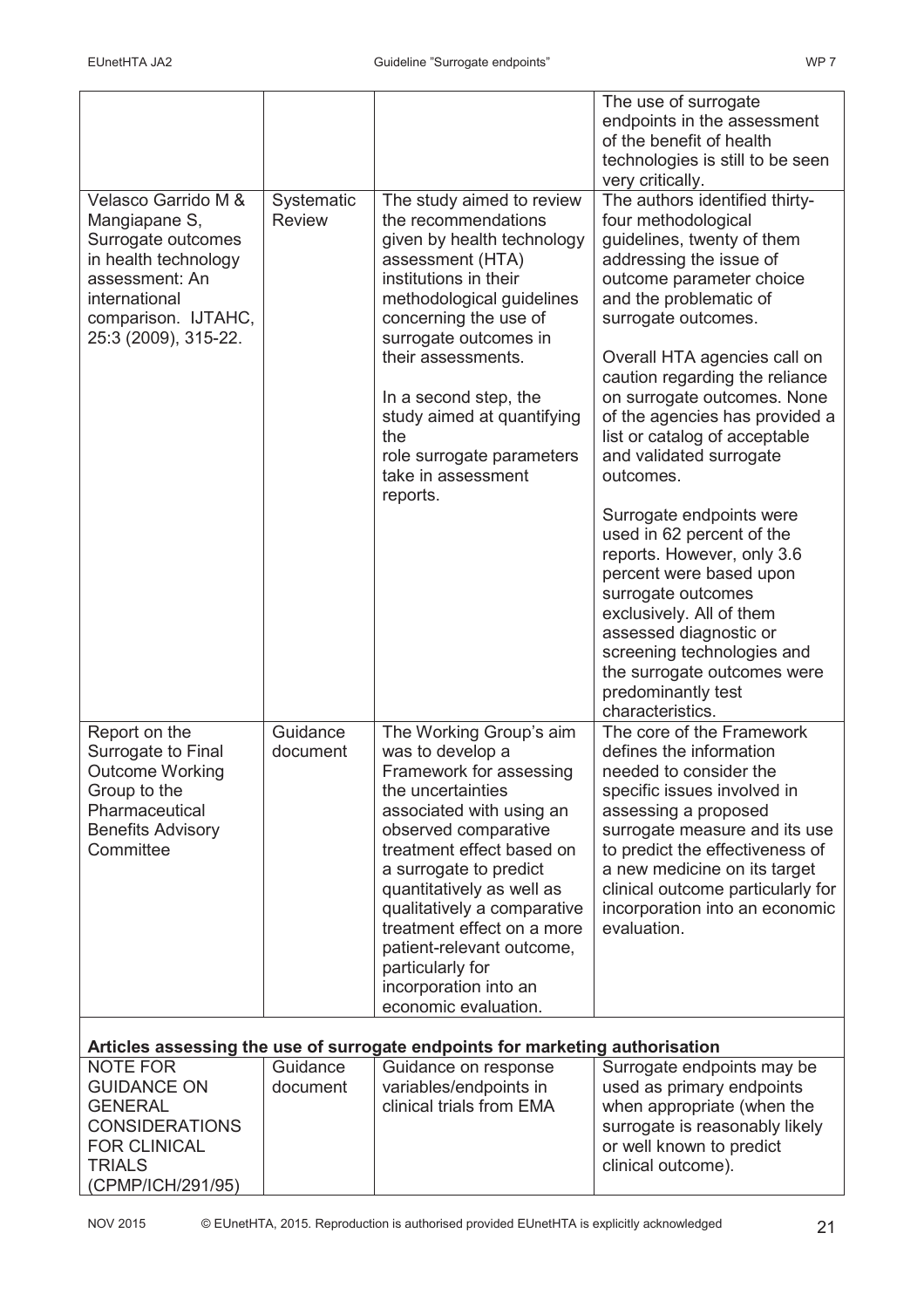| Report on the<br><b>EMEA/CHMP</b><br><b>Biomarkers</b><br>Workshop. Doc Ref:<br>EMEA/522496/2006                               | Workshop<br>report         | A workshop was held<br>between EFPIA and<br><b>CHMP/EMA</b>                                                                                                                                                                                                                                                                                                                                                                                                                                                                                                                                                                                                                                                                                                                                       | More fundamental scientific<br>and clinical knowledge is<br>required for the qualification of<br>biomarkers as surrogate<br>endpoints.                                                                                                                                                                                                                                                                                                                                                                                                                                                                                                                                                                         |
|--------------------------------------------------------------------------------------------------------------------------------|----------------------------|---------------------------------------------------------------------------------------------------------------------------------------------------------------------------------------------------------------------------------------------------------------------------------------------------------------------------------------------------------------------------------------------------------------------------------------------------------------------------------------------------------------------------------------------------------------------------------------------------------------------------------------------------------------------------------------------------------------------------------------------------------------------------------------------------|----------------------------------------------------------------------------------------------------------------------------------------------------------------------------------------------------------------------------------------------------------------------------------------------------------------------------------------------------------------------------------------------------------------------------------------------------------------------------------------------------------------------------------------------------------------------------------------------------------------------------------------------------------------------------------------------------------------|
| Final report from the<br>EMEA/CHMP-think-<br>tank group on<br>innovative drug<br>development.<br>EMEA/127318/2007              | Meeting<br>report          | The question on how to<br>qualify biomarkers and<br>surrogate endpoints was<br>one of the most important<br>scientific topics in the<br>meeting                                                                                                                                                                                                                                                                                                                                                                                                                                                                                                                                                                                                                                                   | Before a biomarker can be<br>accepted as a surrogate<br>endpoint, there is a need to<br>have confidence that changes<br>in the marker reliably predict<br>the desired clinical endpoint.                                                                                                                                                                                                                                                                                                                                                                                                                                                                                                                       |
| Fleming TR.<br>Surrogate endpoints<br>and FDAs<br>accelerated approval<br>process. Health<br>Affairs, 24, no.1,<br>2005:67-78. | <b>Discussion</b><br>paper | This paper considers<br>issues related to validating<br>surrogate endpoints-that<br>is, identifying when effects<br>on biological markers<br>would accurately predict<br>when treatment<br>truly provides tangible<br>benefit to patients. It<br>proposes an endpoint<br>hierarchy characterizing<br>the relative reliability of<br>outcome measures when<br>used to evaluate clinical<br>benefit.<br>Finally, it considers the<br>controversial issues in the<br>implementation of the<br>Food and Drug<br>Administration's (FDA's)<br>accelerated-approval<br>process, where treatments<br>only known to be<br>biologically active can be<br>marketed to the public<br>while scientific trials are<br>under way to determine<br>whether these agents<br>truly are more effective<br>than toxic. | The paper suggests an<br>endpoint hierarchy for<br>outcome measures:<br>Level 1: a true clinical-efficacy<br>measure;<br>Level 2: a validated surrogate<br>endpoint (for a specific<br>disease setting and class of<br>interventions);<br>Level 3: a nonvalidated<br>surrogate endpoint, yet one<br>established to be reasonably<br>likely to predict clinical benefit<br>(for a specific disease setting<br>and class of interventions);<br>Level 4: a correlate that is a<br>measure of biological activity<br>but that has not been<br>established to be at a higher<br>level<br>The paper suggests to use<br>only outcome measures that<br>are level 1 or level 2 endpoints<br>in phase 3 clinical trials. |